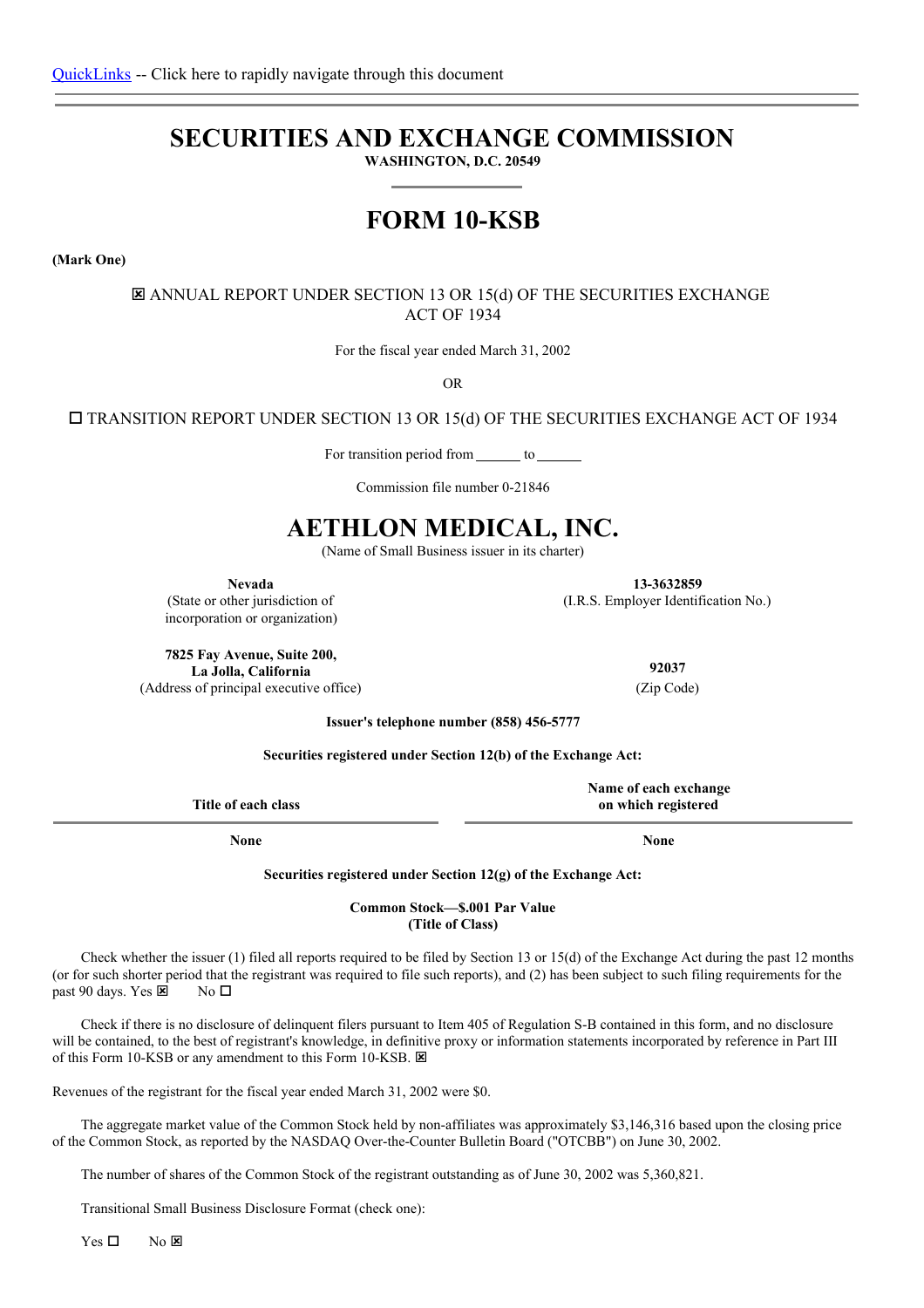# **PART I**

All statements, other than statements of historical fact, included in this Form 10-KSB are, or may be deemed to be, "forward-looking statements" within the meaning of Section 27A of the Securities Act of 1933, as amended (the "Securities Act"), and Section 21E of the Securities Exchange Act of 1934 (the "Exchange Act"). Such forward-looking statements involve assumptions, known and unknown risks, uncertainties and other factors which may cause the actual results, performance or achievements of Aethlon Medical, Inc. (the "Company") to be materially different from any future results, performance, or achievements expressed or implied by such forward-looking statements contained in this Form 10-KSB. Such potential risks and uncertainties include, without limitation, FDA and other regulatory approval of the Company's products, patent protection on the Company's proprietary technology, product liability exposure, uncertainty of market acceptance, competition, technological change, and other risk factors detailed herein and in other of the Company's filings with the Securities and Exchange Commission. The forward-looking statements are made as of the date of this Form 10-KSB, and the Company assumes no obligation to update the forward-looking statements or to update the reasons actual results could differ from those projected in such forward-looking statements.

# **ITEM 1. BUSINESS**

## **General**

Aethlon Medical, Inc. ("Aethlon Medical" or the "Company"), formerly Bishop Equities, Inc. ("Bishop"), was incorporated in Nevada in April 1991 to provide a public vehicle for participation in a business transaction through a merger with or acquisition of a private company. In March 1993, the Company successfully offered its common stock at \$6.00 per share through an initial public offering. In March 1999, Bishop began doing business as "Aethlon Medical, Inc." In March 2000, the Company's Articles of Incorporation were amended to formally change the name of the Company from "Bishop Equities, Inc." to "Aethlon Medical, Inc."

# **Business Development/Acquisitions**

On March 10, 1999, (1) Aethlon, Inc., a California corporation ("Aethlon"), (2) Hemex, Inc., a Delaware corporation ("Hemex"), the accounting predecessor to the Company, and (3) Bishop, a publicly traded "shell" company, completed an Agreement and Plan of Reorganization (the "Plan") structured to result in Bishop's acquisition of all of the outstanding common shares of Aethlon and Hemex (the "Reorganization"). The Reorganization was intended to qualify as a tax-free transaction under Section 368 (a)(1)(B) of the 1986 Internal Revenue Code, as amended. Under the Plan's terms, Bishop issued 733,500 and 1,350,000 shares of its common stock to the common stock shareholders of Aethlon and Hemex, respectively, such that Bishop then owned 100% of each company.

Effective January 1, 2000, the Company entered into an agreement under which an invention and related patent rights for a method of removing HIV and other viruses from the blood using the Hemopurifier™ technology were assigned to the Company. This invention further expands our HIV/AIDS treatment portfolio and our follow-on HIV/AIDS product candidate, the HIV-Hemopurifier™, AEMD-61 and is based in part on this invention and related patent rights. In addition to certain royalty payments equal to 8.75% of net sales of the patented product, the consideration for the acquired rights included the issuance of 25,000 shares of the Company's common stock to the inventors, 12,500 shares of which have been issued and 12,500 will be issued if and when the patent is granted.

On January 10, 2000, the Company acquired all the outstanding common stock of Syngen Research, Inc. ("Syngen") in exchange for 65,000 shares of the Company's common stock in order to employ Dr. Richard Tullis, the founder of Syngen. Dr. Tullis is a nationally recognized research scientist in the area of DNA synthesis and antisense. Syngen had no significant assets, liabilities, or operations,

|  | c |  |  |
|--|---|--|--|
|  |   |  |  |
|  |   |  |  |

and primarily served as the conduit for Dr. Tullis to perform research consulting services. As such, the acquisition has been accounted for as an acquisition of assets in the form of the employment contract with Dr. Tullis and not as a business combination. Dr. Tullis was appointed to the Board of Directors of Aethlon Medical and was elected its Vice President for Business Development. Effective June 1, 2001, Dr. Tullis was appointed Chief Scientific Officer of Aethlon Medical, replacing Dr. Clara Ambrus, who retired from this position.

On April 6, 2000, the Company completed the acquisition of Cell Activation, Inc. ("Cell"). In accordance with the purchase agreement, the Company issued 99,152 shares of restricted common stock and issued 50,148 options to purchase common stock in exchange for all of the outstanding common shares and options to purchase common stock of Cell. After the transaction, Cell became a wholly-owned subsidiary of the Company. The acquisition was accounted for as a purchase. At March 31, 2001, management determined that goodwill recognized in the purchase of Cell was impaired due to the temporary suspension of the operations by Cell, and, accordingly, treated the related goodwill as fully impaired.

#### **Business of Issuer**

Aethlon Medical is a development stage therapeutic device company focused on expanding the applications of its Hemopurifier platform technology, which is designed to rapidly reduce the presence of viruses and other intoxicants in the blood. Aethlon Medical's core focus is on the development of therapeutic devices that treat HIV/AIDS, Hepatitis-C, and other infectious diseases.

*The Hemopurifier™ Device.* The Hemopurifier device is a hollow-fiber cartridge containing an immobilized antidote for removing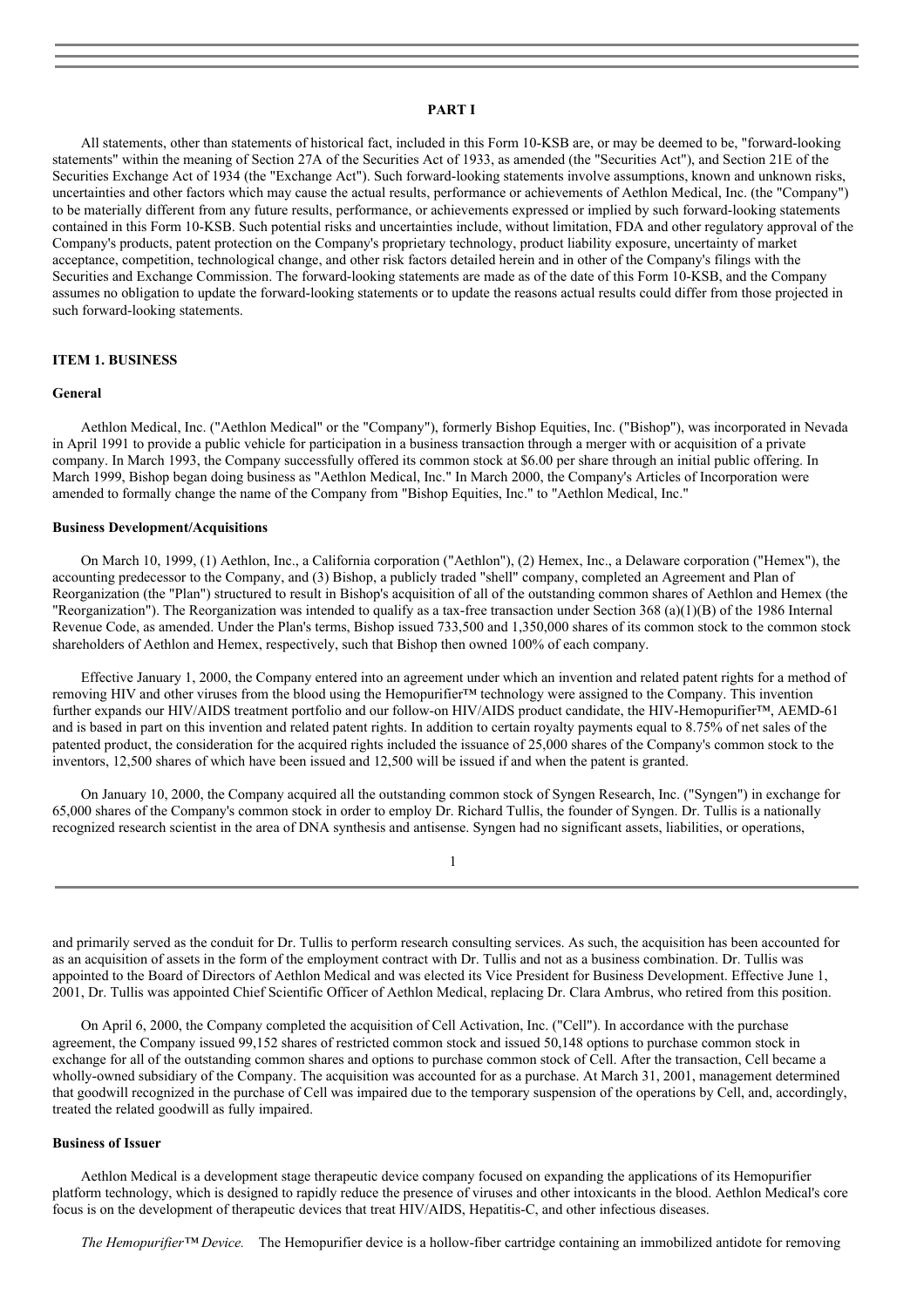toxic material from the blood. The device is used in extracorporeal circulation systems that are similar to those used in hemodialysis or apheresis systems.

The Hemopurifier device is a long cylindrical cartridge containing a bundle of approximately 10,000 hollow fibers and an antidote or attractor compound. The antidote, which is present in a proprietary form within the fibers, has a strong and specific affinity to remove a targeted toxin from the blood. When the patient's blood flows through the lumen of each of the fibers, molecules of a certain size can travel through the pores of the fiber membrane and come in contact with the attractor compound. The toxic material is captured by the compound, and other molecules return through the same pores to the lumen. The cartridge is based on a standard dialysis cartridge with minor modifications.

The clinical advantages offered by the Hemopurifier device over present treatments are expected to be as follows:

- Material may be selectively removed *without side ef ects*, since no substance enters the body. Toxicity is eliminated because the antidote is immobilized in the device rather than injected into the patient.
- Antidotes of *greater strength and ef ectiveness* which were previously used sparingly because of their toxicity, may be used in this device with much less concern about the side effects that would occur if the same substance were in the bloodstream.
- The device is *highly ef icient*. The structure of the Hemopurifier device provides a large surface area for immobilization of a relatively large quantity of antidote, allowing exposure to a large volume of blood in a short period of time.
- The device is *safe*:
	- In a closed system, the amount of blood retained by the Hemopurifier device is small. No replacement fluid is needed, and no blood transfusions are required. As a result, the risks of

 $\mathcal{L}$ 

volume expansion, blood pressure changes, infections and blood incompatibility (inherent in blood transfusions) are eliminated.

- Only the targeted toxic materials are removed, with substantially all other blood components remaining in the circulation.
- The device uses well-established extracorporeal applications, especially hemodialysis, as well as apheresis or other types of transfusion procedures. These methods are widely used and available in hospitals and clinics.

We believe that the Hemopurifier device represents a significant advancement in the potential treatment of certain conditions ranging from chronic and life-threatening illnesses to acute poisoning. Because the immobilized antidote in the Hemopurifier device binds the toxic material, thus extracting it safely from the blood, harmful agents in the blood can be removed efficiently and without side effects, reducing treatment times. The potential results of these advantages are improved patient management and cost reduction for health care providers.

Clinical testing of the Hemopurifier will require approval by the Food and Drug Administration ("FDA"). We intend to initiate the FDA approval process for our lead product candidate, the HIV-Hemopurifier AEMD-45 within fiscal year 2003. We cannot predict how long it will take to obtain FDA approval or if FDA approval will be obtained.

## **The Infectious Disease Market**

Aethlon Medical's focus is the development of new treatments that address the infectious disease marketplace. The Company's first product candidates target two significant global issues, the treatment of HIV/AIDS, and Hepatitis-C (HCV), the most common blood-borne disease in the United States. Currently, there are no effective long-term treatments for either of these viral diseases. Prescribed drugs often have severe side effects and both HIV and HCV mutate frequently, a factor that results in resistance to currently available drug treatments.

## **The HIV/AIDS Market Opportunity**

According to industry analysts, the size of the HIV market is expected to triple by 2007, with sales of antiretroviral drugs increasing from \$5 billion in 2000 to over \$13 billion by 2007.

In the absence of therapeutic intervention, the vast majority of individuals infected with HIV ultimately develop AIDS, which has a mortality rate approaching 100%. Since AIDS was discovered in 1981, there have been few breakthroughs in the effort to cure this progressive and fatal disease. According to the World Health Organization, 57 million people have become infected with the AIDS virus and more than 21 million people have died since the epidemic began. In the year 2000, there were three million AIDS related deaths. 5.3 million of the 36 million infected with HIV in 2000 were new cases.

## **The Hepatitis-C (HCV) Market Opportunity**

According to the Centers for Disease Control (CDC), over 200 million people worldwide are infected with the Hepatitis-C virus (HCV). HCV has become the most common, chronic, blood-borne disease in the United States with nearly four million people infected.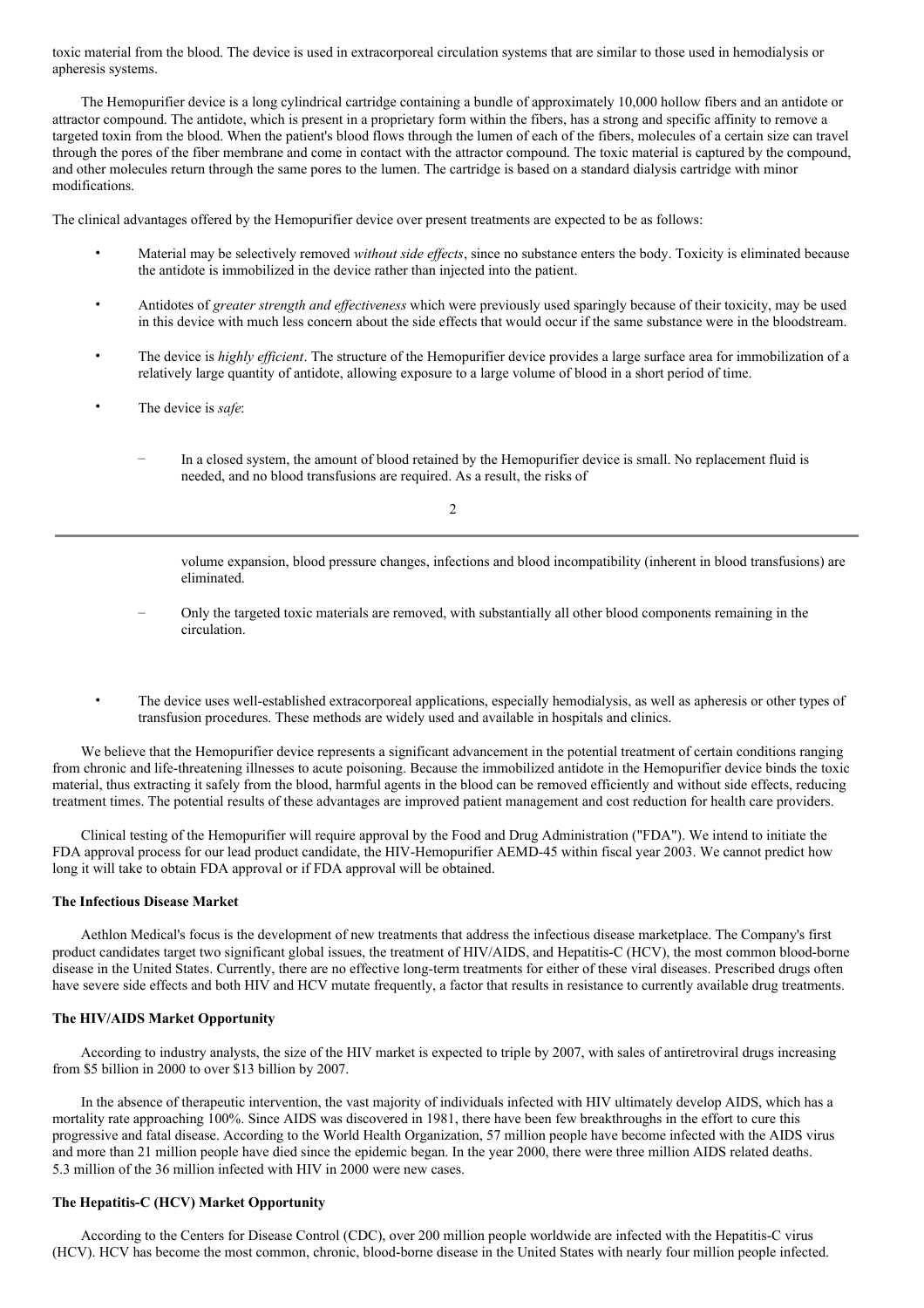Chronic and progressive Hepatitis C, which represents 80-90% of all cases, has significant morbidity and mortality rates, and is a leading cause of cirrhosis, end-stage liver disease, and liver cancer. End-stage liver disease caused by HCV is now the most common indication for liver transplantation in this country. It is estimated that 60% of those infected with HCV are resistant to available treatments and much like HIV, HCV is known to mutate frequently.

## **The Aethlon Medical Product Pipeline**

Aethlon Medical is developing a family of therapeutic devices that are effective in clearing targeted viruses and other intoxicants from the blood. These Hemopurifier treatment applications are segmented into the three categories highlighted below:

## Lead Product Candidates

The Company's lead product candidates are based on the following proprietary HIV-Hemopurifier™ treatments:

- AEMD-45: A patented antibody treatment cartridge; and
- AEMD-61: A patent pending antibody/antisense DNA treatment cartridge.

The Company's business plan is to target its HIV-Hemopurifiers as important conjunctive therapies to enhance and extend the performance of established pharmaceutical treatment regimens and as a "Salvage Therapy" for the growing population of HIV-infected, who as a result of resistance to available AIDS drugs, are left without treatment options. The Company also plans to position AEMD-45 and AEMD-61 as first-line therapies for those waiting to initiate treatment with AIDS drugs as advised under new federal guidelines.

# The R&D Pipeline

New product development is intended to reinforce Aethlon Medical's focus on treating epidemic level infectious diseases. The first products in the development pipeline include two therapeutic cartridges for treating Hepatitis-C (HCV), the most common chronic blood-borne disease in the United States, and a third cartridge to treat individuals co-infected with both HIV and HCV:

- HCV antibody treatment cartridge<br>• HCV antibody/antisense DNA trea
- HCV antibody/antisense DNA treatment cartridge
- HIV/HCV co-infection treatment cartridge

Currently, over four million Americans are infected with HCV. Co-infection with HCV and HIV is a particular problem since the two diseases are known to exacerbate each other. Today, almost 40% of HIV infected individuals are co-infected with HCV.

# Developed Products

Historically, the original Hemopurifier treatment applications were developed to treat individuals burdened with heavy metal intoxicants. Products developed in this category include treatments for iron overload, aluminum intoxication, lead poisoning, and cisplatin removal. The Company may license or sell these products as the business emphasis is now focused on opportunities within the infectious disease marketplace.

## **Industry Classification**

Aethlon Medical's therapeutic devices for treating infectious diseases have been classified by industry analysts and related publications to be "Immunotherapies" that augment or mimic the immune systems response of clearing infectious virus, and as "Entry Inhibitors" that curb the re-infection process by physically removing infectious virus before healthy cells are infected.

Immunotherapy—The "Immunotherapy" classification is a result of Aethlon Medical's ability to mimic the immune systems natural response of generating antibodies to fight foreign antigens such as viruses. Antibodies are specifically created by the immune system to attach themselves to the antigen (virus) that stimulated the immune system, forming an antigen-antibody complex to neutralize the virus. In the case of Aethlon Medical's treatment technology, antibodies against targeted viruses are immobilized within a dialysis cartridge that has been modified to replicate the antigen-antibody

complex generated by an immune response. As a result, an extracorporeal antigen-antibody complex is generated, and the physical elimination of infectious virus occurs without the side-effects common in current AIDS drugs.

Entry Inhibitor—Aethlon Medical's treatment technology is also classified as an "Entry Inhibitor" since the re-infection process is interrupted when viruses are removed from circulation before cells can be infected. As a result, the replication cycle is inhibited as infectious virus is denied entry into the cells that it seeks to kill.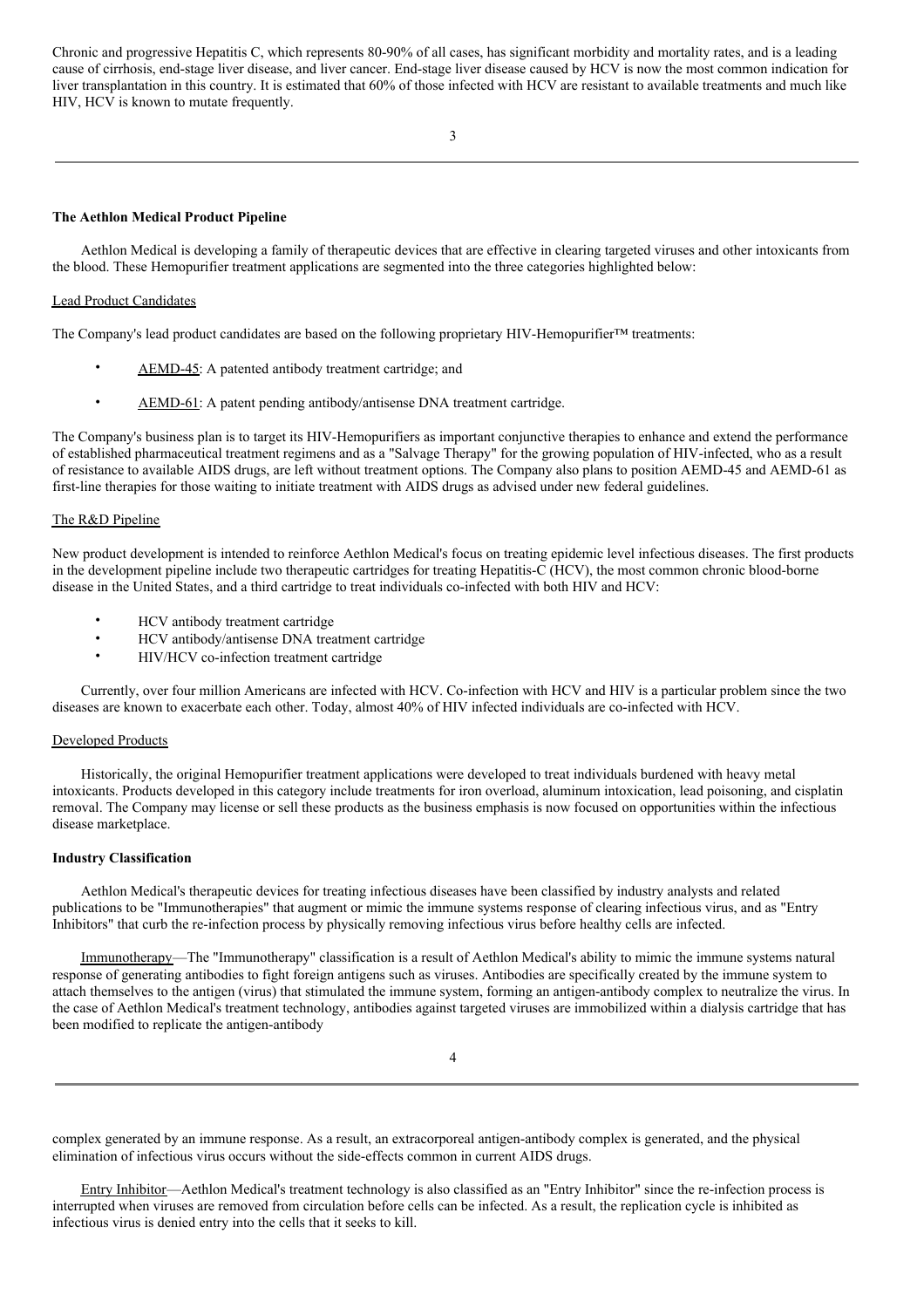From a therapeutic standpoint, entry inhibitors represent a departure from the traditional HIV drug action of inhibiting HIV replication within the cells that have already been infected. The novel therapeutic mechanism offered by "Entry Inhibitors", combined with the high level of treatment resistance to currently approved drugs, positions "Entry Inhibitors" as perhaps the greatest new hope for HIV-infected individuals to be able to manage their disease.

It is additionally significant that Aethlon Medical's lead product, AEMD-45, is classified as a medical device versus the biologic drug classification. As a result, Aethlon Medical's regulatory path to market is anticipated to be more efficient and have dramatic cost advantages. AEMD-45 has other attributes that offer the potential to expedite the commercialization process as well. These include:

- Antibodies that are already approved for use by the FDA can be immobilized within each treatment cartridge.
- Aethlon Medical modifies off-the-shelf dialysis cartridges that are already approved for use by the FDA.

Each treatment cartridge is designed for a global network of dialysis machines that have already been approved to treat humans by the FDA and other regulatory authorities.

# **HIV/AIDS Treatment Applications**

In pre-clinical testing, Aethlon Medical's lead product, AEMD-45, removes approximately 55% of HIV from human blood in three hours and in excess of 85% in 12 hours.

The AEMD-45 therapeutic device, like all product offerings from Aethlon Medical, is developed from an expansive platform technology known as the Hemopurifier™, which employs a proprietary method of modifying artificial kidneys (hemodialysis cartridges) to mimic the immune system's response to clear infectious virus from circulation before healthy cells can be infected. AEMD-45 is designed to fill the urgent need for new treatments that are effective in reducing viral load, decrease the likelihood of treatment resistance, and treat without the side effects of current AIDS drugs. Based on recent human blood studies, we believe that AEMD-45 serves as a promising new therapy against AIDS, and is well positioned to treat the full spectrum of HIV-infected individuals in the following ways:

- As a conjunctive therapy to enhance and prolong the performance of established pharmaceutical regimens (Conjunctive Therapy);
- As a treatment for the large and growing population of HIV infected that have either become drug resistant or are unable to tolerate drug therapy (Salvage Therapy);
- As a front line treatment for newly infected individuals who are delaying treatment with AIDS drugs, as advised under new federal guidelines (Federal Guideline Compliant);
- As a treatment for dialysis patients that are co-infected with HIV; and

# Conjunctive Therapy

AEMD-45 and AEMD-61 are designed to delay disease progression when implemented in conjunction with established antiretroviral drugs. These drugs, known as protease and reverse

| I               |
|-----------------|
| ×               |
| n sa            |
| I<br>i          |
| ۰.<br>- 2<br>۰. |
|                 |

transcriptase inhibitors, represent the current standard in antiretroviral treatment. The primary drug action associated with these medications is to inhibit the ability of the virus to replicate within the cells. These drugs are ineffective in the long term since they encourage the development of mutant viral strains that lead to drug resistance. As a conjunctive therapy, each HIV-Hemopurifier™ treatment cartridge will enhance and prolong the performance of AIDS drugs by physically binding circulating HIV before it is able to infect new host cells, and by extracting mutant strains of HIV that lead to drug resistance.

# Salvage Therapy

Today, the HIV/AIDS treatment landscape is comprised of 18 drugs whose annual sales now exceed \$5 billion. While this small arsenal is an indisputable advance over the early days of the epidemic, a resistance to these drugs inevitably occurs in virtually all patients, even those that currently have undetectable viral loads and adhere to treatment regimens. In addition to resistance, many of these medications have severe side effects that further diminish their effectiveness as a long-term treatment option. These factors combined with the evolution of new HIV strains have increased the number of newly infected individuals who fail drug therapies. As a result, almost half of newly infected individuals in the U.S. and Europe now fail two or more regimens of treatment. AEMD-45 and AEMD-61 will be targeted to be primary monotherapies for the growing population of patients who are either unresponsive to available drugs or become resistant as a result of HIV mutation. Drug resistance is expected to increase from 28.5% in 2000 to 42% in 2005.

## Federal Guideline Compliant

Citing dangerous side effects and issues of drug resistance, the federal government changed its recommended AIDS treatment policy on February 5, 2001, stating that HIV-infected people should now allow for a further progression of the disease towards AIDS before initiating antiretroviral treatments. As a result, the prior recommendations of "hit early, hit hard" with available drug regimens that were issued five years earlier have been discontinued. The new guidelines suggest that practitioners should now withhold treating HIV-infected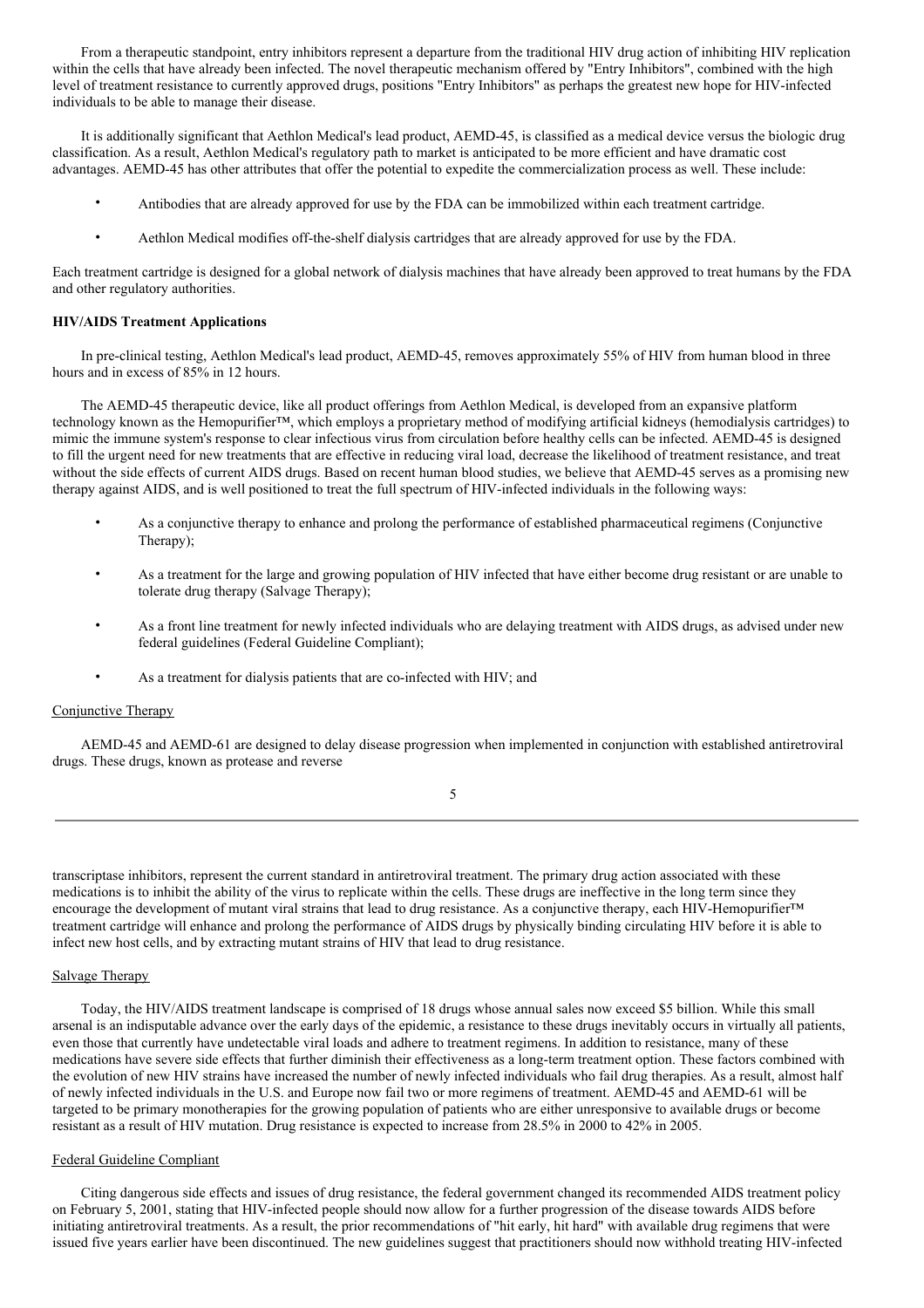adults and adolescents with available drugs until their supply of T-helper cells is less than 350 per cubic millimeter of blood. AEMD-45 and AEMD-61 are both positioned to become important first-line therapies for newly infected individuals to delay disease progression and to delay the need to initiate treatment with AIDS drugs. The primary benefits of this treatment strategy include: a delay in the development of drug resistance; the avoidance of drug related adverse effects; the preservation of drug options when HIV disease risk is highest; and finally, a definitive improvement in the quality of life.

# Value Added Services (Diagnostic Applications)

As a result of the HIV-Hemopurifier's ability to effectively concentrate HIV and harmful viral proteins from the entire bloodstream, the detection sensitivity of current diagnostic tests can be enhanced as much as 1000-fold. As a result, Aethlon Medical may contract with leading diagnostic organizations to offer physicians the following value-added services:

- Measurement of the amount of HIV removed from the body.
- Measurement of the amount of harmful viral proteins removed from the body.
- Isolate and identify viral strains so that pharmaceutical regimens can be "tailored" to eliminate the use of drugs to which the strains are resistant.

#### **Business Strategy**

During fiscal year 2001, we realigned our research and development activities to address the urgent need for effective HIV/AIDS treatment methods, as well as for treatment of other infectious diseases, such as Hepatitis C. Now, our efforts are directed to advancing our new lead product candidate, the HIV-Hemopurifier, which has shown promising results in pre-clinical studies. It is our goal to become a

|        |    | ۰,     |  |
|--------|----|--------|--|
|        | Ξ  |        |  |
| ×<br>× | ۰, | I<br>I |  |

significant medical device company, with an international business based on the treatment of infectious diseases with our Hemopurifier platform technology.

As a result of this strategic realignment, we initiated the consolidation of all scientific and administrative functions into our San Diego facilities during the fourth quarter of fiscal 2001. This consolidation was completed during the first quarter of fiscal 2002 and our facilities in Buffalo, N.Y. were closed.

The focus on infectious diseases represents a departure from our original efforts to develop niche market Hemopurifiers to treat heavy metal intoxicants. Products developed in this category included treatments for Iron Overload, Aluminum Intoxication, Lead Poisoning, and Cisplatin removal. We believe these products to be effective in removing intoxicants from blood. However, we are no longer focused on the commercialization of these products since our available resources are engaged in the advancement of our HIV-Hemopurifier and the development of other infectious disease Hemopurifiers. We are considering various scenarios for the heavy-metal Hemopurifier products, which may include licensing or selling products which are not related to the treatment of infectious diseases.

We intend to enter into partnerships or other business relationships with organizations that provide expertise in process and product design, manufacturing, and quality control to complement the development of the Company's treatment technologies.

# **Clinical Strategy**

Aethlon Medical has completed pre-clinical human blood studies of AEMD-45 and is engaged in testing of its follow-on antiviral products. The Company is now recruiting physicians who are key opinion leaders in the field of AIDS treatment to assist in implementing AEMD-45 as an important new treatment against the AIDS virus. We plan for these opinion leaders to work directly with leading nephrologists within the dialysis industry and to form an alliance of specialists that will help guide the Company through the approval and marketing process.

Aethlon Medical expects to initiate human clinical trials for AEMD-45 in the United States as a Class III medical device, which requires Pre-market Approval (PMA) for sale in the United States. The approval process for medical devices is generally faster and less expensive than the regulatory process for drugs and involves significantly fewer patients. The trials consist of a Phase I trial for safety (three to six months) and a Pivotal trial for efficacy (18 to 24 months).

In order to expedite the clinical trial process, Aethlon Medical plans to run parallel trials in the United States and Europe. In Europe, the CE Mark approval process will require a trial that demonstrates the safety of Aethlon Medical's treatment. During this time, the information obtained in the European Safety Trial will be communicated to the FDA to facilitate the approval process in the United States. Once the Company has received a CE mark, sales in Europe, and potentially other countries, are expected to commence.

The patient population for Aethlon Medical's initial United States and European clinical trials will be HIV-infected individuals that are classified as "Salvage Patients" due to a combination of disease progression and resistance to available antiviral drugs. To expedite the trial process, Aethlon Medical will establish initial protocols for treating salvage patients that are already receiving dialysis treatments for kidney failure. Currently, almost 10% of dialysis patients in major metropolitan areas are co-infected with HIV. Since these patients are already undergoing dialysis, inclusion of the AEMD-45 therapeutic device during scheduled dialysis treatments is expected to present little difficulty.

Once the clinical trial process is complete, Aethlon Medical plans to apply for pre-market approval to sell the devices to treat HIVinfected patients currently on dialysis. At the same time, the Company will quickly seek to extend label indications to include treating non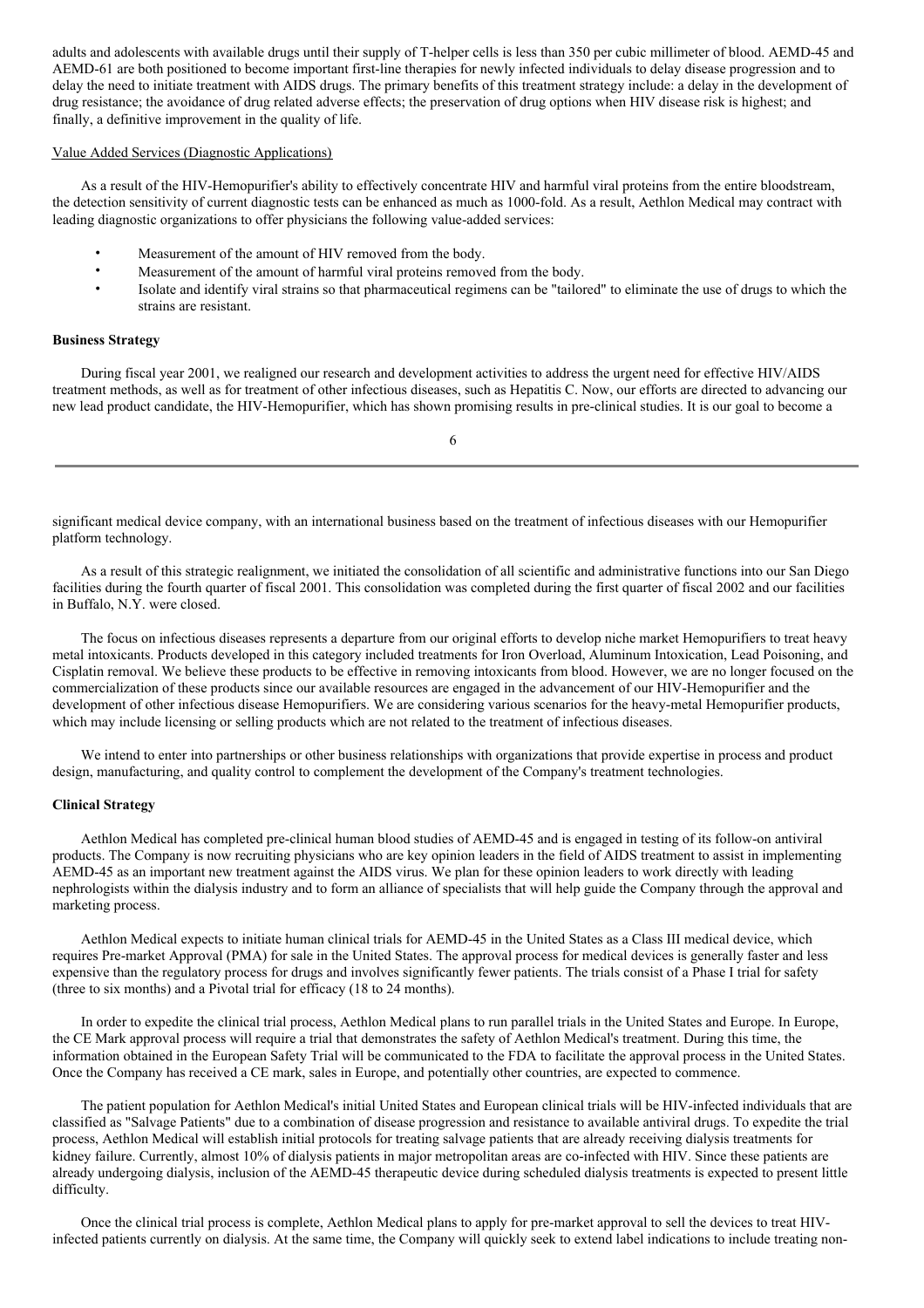7

pharmaceutical companies to study the benefits of the Hemopurifier as a conjunctive therapy to extend the life and effectiveness of approved drug treatments. These partnerships are expected to be an early source of revenue for the Company.

Any resulting medical device or process will require approval by the U.S. Food and Drug Administration ("FDA"), and the Company has not yet begun efforts to obtain FDA approval on its current lead product candidate, which may take several years. Since several of the Company's patents were issued in the 1980's, they are scheduled to expire in the near future. Thus, such patents may expire before FDA approval, if any, is obtained.

#### **Marketing and Sales**

Aethlon Medical is uniquely positioned to develop a compelling sales and marketing campaign through leveraging each treatment application within two distinct channels:

- Partnerships with dialysis industry leaders that create new profit centers within established hemodialysis infrastructures.
- Strategic relationships with pharmaceutical industry leaders to enhance and prolong the life of current drugs.

Initial support from dialysis industry leaders will help to evolve a long-term strategy that allows Aethlon Medical to leverage the talents of established sales teams that can effectively educate clinicians on the features and benefits of each therapeutic device. As a result, widespread branding of Aethlon Medical's treatments as an integral component of the treatment process may result in new profit centers for the operators of dialysis centers.

Aethlon Medical plans to employ a small commercial team, including marketing, sales, customer service and technical service professionals to directly support the efforts of its pharmaceutical and dialysis industry partners.

The marketing team will be responsible for all pre-launch activities including product definition and project management, transitioning to commercial activity, including sales training, cooperative promotional programs, working with corporate partners' product management teams and managing all marketing associated with direct business. The anticipated focus of the Aethlon Medical marketing team will be to support the sales and marketing efforts of each corporate partner. The Company does not plan to market directly to targeted patient populations.

## **ITEM 2. DESCRIPTION OF PROPERTY**

The Company currently rents approximately 1,000 square feet of laboratory space in San Diego, California on a month-to-month basis at a lease rate of \$1,200 per month. The Company also leases approximately 1,200 square feet of executive office space in La Jolla, California at the rate of \$3,200 per month on a month-to-month lease for use as its principal executive offices.

# **ITEM 3. LEGAL PROCEEDINGS**

There are no material pending legal proceedings, and the Company is not aware of any threatened legal proceedings to which the Company may be a party.

# **ITEM 4. SUBMISSION OF MATTERS TO A VOTE OF SECURITY HOLDERS**

No matters were submitted to the shareholders for vote during the fourth quarter of fiscal 2002.

8

# **PART II**

# **ITEM 5. MARKET FOR COMMON EQUITY AND RELATED STOCKHOLDER MATTERS**

#### **Limited Public Market for Shares of Common Stock**

The Company's Common Stock is quoted on the NASDAQ Over-the-Counter Bulletin Board ("OTCBB"). The Company's trading symbol is "AEMD." The Company's Common Stock has had a limited trading history, and trading has been limited and sporadic.

The following table sets forth for the calendar period indicated the high and low quotations for the Common Stock as reported by the OTCBB. The prices represent quotations between dealers, without adjustment for retail markup, mark down or commission, and do not necessarily represent actual transactions.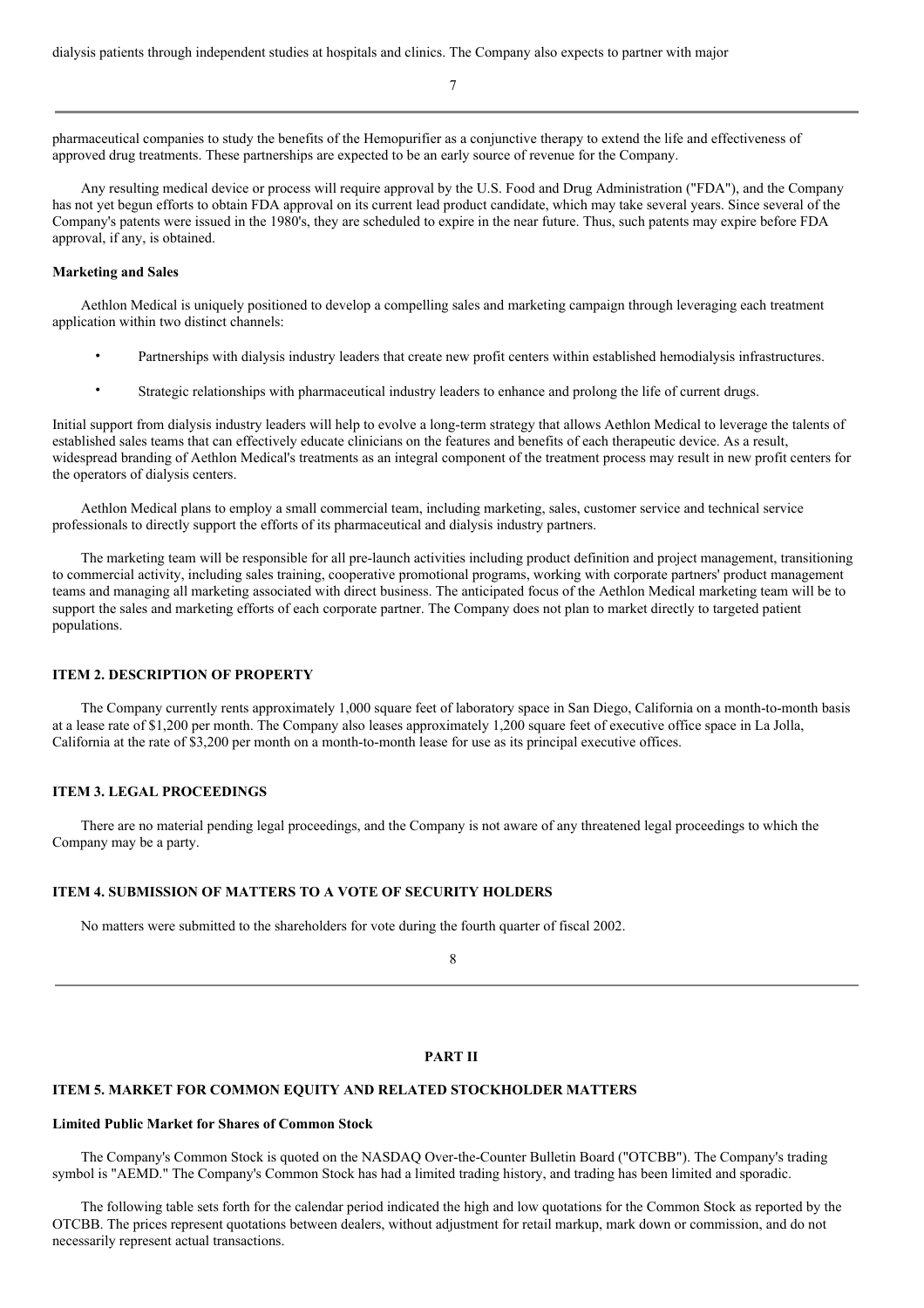|                         |             | High  |                           | Low  |  |
|-------------------------|-------------|-------|---------------------------|------|--|
| 2002                    |             |       |                           |      |  |
| $2^{\rm nd}$ Quarter    | \$          | 1.95  | \$                        | 0.55 |  |
| 1 <sup>st</sup> Quarter | $\mathbb S$ | 2.30  | $\mathbb{S}$              | 1.15 |  |
| 2001                    |             |       |                           |      |  |
| 4 <sup>th</sup> Quarter | \$          | 3.60  | \$                        | 2.00 |  |
| 3 <sup>rd</sup> Quarter | \$          | 3.50  | $\mathbb{S}$              | 2.10 |  |
| 2 <sup>nd</sup> Quarter | \$          | 3.50  | $\mathbb{S}$              | 1.75 |  |
| $1st$ Quarter           | \$          | 4.25  | $\mathbb{S}$              | 1.63 |  |
| 2000                    |             |       |                           |      |  |
| 4 <sup>th</sup> Quarter | \$          | 6.53  | \$                        | 1.94 |  |
| 3 <sup>rd</sup> Quarter | $\mathbb S$ | 7.00  | $\mathbb{S}$              | 3.13 |  |
| $2nd$ Quarter           | \$          | 9.00  | $\mathbb{S}$              | 3.00 |  |
| $1st$ Quarter           | \$          | 9.00  | $\boldsymbol{\mathsf{S}}$ | 3.80 |  |
| 1999                    |             |       |                           |      |  |
| 4 <sup>th</sup> Quarter | \$          | 10.00 | $\mathbf S$               | 7.00 |  |
| 3 <sup>rd</sup> Quarter | \$          | 8.75  | \$                        | 7.00 |  |
| $2nd$ Quarter           | \$          | 8.50  | $\sqrt{\ }$               | 7.75 |  |
| 1 <sup>st</sup> Quarter | \$          | 8.50  | \$                        | 8.00 |  |

There are approximately 360 record holders of the Company's Common Stock at June 30, 2002.

9

The following table sets forth March 31, 2002 information on the Company's equity compensation plans (including the potential effect of debt instruments convertible into common stock) in effect as of that date:

|                                                                           | (a)                                                                                                            | (b)                                                                                  | (c)                                                                                                                                                       |
|---------------------------------------------------------------------------|----------------------------------------------------------------------------------------------------------------|--------------------------------------------------------------------------------------|-----------------------------------------------------------------------------------------------------------------------------------------------------------|
| Plan category                                                             | Number of securities to be.<br>issued upon exercise of<br>outstanding options,<br>warrants and rights $(1)(3)$ | Weighted-average<br>exercise price of<br>outstanding options,<br>warrants and rights | Number of securities<br>remaining available for future<br>issuance under equity<br>compensation plans (excluding<br>securities reflected in column<br>(a) |
| Equity compensation plans<br>approved by security holders                 | 47,767                                                                                                         | \$3.04                                                                               | 452,233                                                                                                                                                   |
| Equity compensation plans<br>not approved by security<br>$h$ olders $(2)$ | 3,468,203                                                                                                      | 3.03                                                                                 | N/A                                                                                                                                                       |

(1) Includes approximately 266,000 shares of Company Common Stock issuable upon conversion of convertible notes payable, assuming conversion on March 31, 2002 at conversion terms described in Note 7 to the accompanying consolidated financial statements.

- (2) The description of the material terms of non-plan issuances of equity instruments is discussed in Notes 7, 9, and 10 to the accompanying consolidated financial statements.
- (3) Net of equity instruments forfeited, exercised or expired.

# **ITEM 6. MANAGEMENT'S DISCUSSION AND ANALYSIS OR PLAN OF OPERATION**

The following discussion and analysis should be read in conjunction with the consolidated Financial Statements and Notes thereto appearing elsewhere in this report.

# **Results of Operations**

Aethlon Medical is a development stage therapeutic device company that has not yet engaged in significant commercial activities. We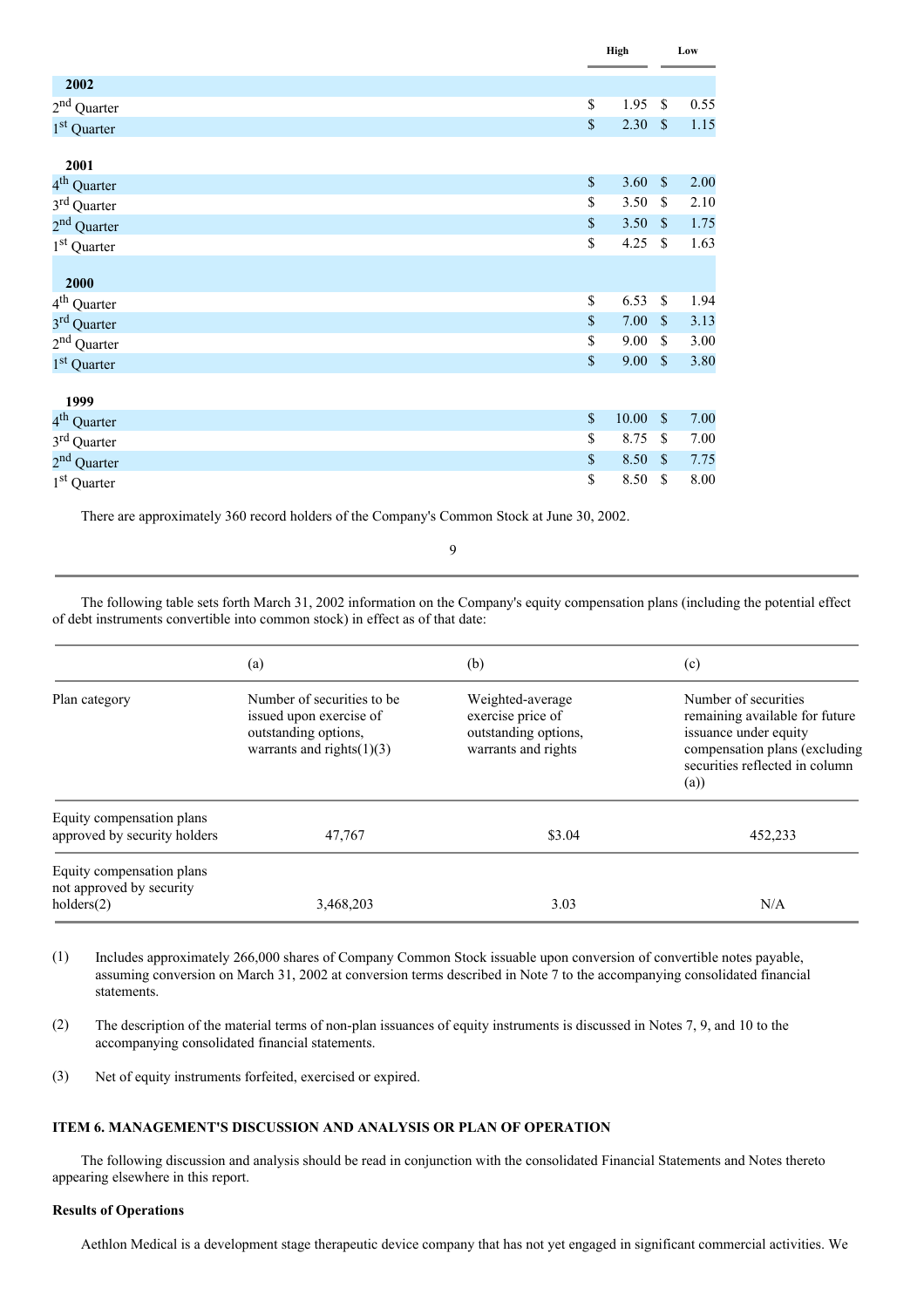are continuing to devote a significant portion of our resources to the advancement of our research and development efforts and are developing new treatments for the removal of targeted viruses and other intoxicants from the blood based on our proprietary Hemopurifier™ platform. Our main focus during fiscal 2002 was to further advance the HIV-Hemopurifier, AEMD-45. We completed preclinical studies for AEMD-45 during the first half of fiscal 2002, demonstrating a 55% removal of HIV from whole human blood in three hours and an 85-100% removal of HIV during the equivalent of one overnight treatment. See Item 1, "Business."

We recorded a consolidated net loss of \$3,995,910 or  $\frac{1}{1.04}$  per share and \$4,423,073 or  $\frac{1}{59}$  per share for the years ended March 31, 2002 and 2001, respectively.

Consolidated operating expenses for the year ended March 31, 2002 were \$2,272,930 versus \$2,991,907 in fiscal 2001. This decrease in operating expenses of \$718,977or 24.0% is largely attributable to the one-time impairment charge related to the Cell acquisition in fiscal 2001 and increased professional fees in fiscal 2002, which were partially offset by lower personnel costs and rent as a result of the consolidation of our facilities earlier in 2001. Capital equipment expenditures were insignificant for fiscal 2002 and 2001.

10

In fiscal 2002, we incurred non-cash expenses in the amount of \$562,000 related to options granted to a consultant. In fiscal 2001, we incurred non-cash expenses in the amount of \$482,000 related to options granted to our general counsel. Any proceeds from the sale of shares obtained through exercise of the options issued to general counsel in excess of the exercise price will be applied to reduce any outstanding legal fees of our general counsel. These expenses represent a significant portion of the professional fees incurred during fiscal 2002 and 2001.

We plan to continue our research and development activities related to our Hemopurifier™ platform technology, with particular emphasis on the advancement of our lead product candidates for the treatment of HIV/AIDS.

We will continue to carefully align our capital needs with the funding received and are pursuing various funding alternatives to support our business plan going forward. At the date of this report, we do not have plans to purchase significant amounts of equipment or hire significant numbers of employees prior to successfully raising additional capital.

# **Liquidity and Capital Resources**

The implementation of the Company's business plan is dependent upon its ability to raise equity capital.

During the fiscal year ended March 31, 2001, we financed our research and development activities through the private placement of approximately \$1,365,000 of notes bearing interest at 12% per annum and convertible notes in the amount of \$395,000 bearing interest at 8% per annum. During fiscal 2002, all of the 12% notes matured, increasing the interest to 15% per annum.

In March 2002, the Company extended an offer to the 12% note holders and certain vendors to convert past due amounts into restricted common stock and warrants to purchase common stock of the Company. During the year ended March 31, 2002, note holders and vendors representing liabilities in the aggregate amount of approximately \$1,020,000 have converted and approximately \$238,000 in additional liabilities have been converted subsequent to year end. As of June 30, 2002, approximately \$422,500, the unconverted balance of the 12% notes were past due and we are seeking other financing arrangements to retire these notes.

During the fourth quarter of fiscal year 2001, we entered into a Subscription Agreement under which we received gross proceeds of approximately \$856,000, of which \$712,000, net of \$44,000 in issuance costs, were received during the first half of fiscal year 2002. The proceeds were used in part to fund operating expenses as well as to reduce existing accounts payable and related party liabilities.

During September through December 2001, we issued convertible notes totaling \$128,000 bearing interest at 10% per annum, with principal and interest becoming due six months after issuance, to cover short-term capital needs. Of these convertible notes \$113,000 have been converted into common stock at the conversion price of \$1.25 per share.

Additional funds in the aggregate amount of \$200,000 were generated in January and February 2002, through the exercise of an option to purchase common stock of the Company by a consultant.

On March 18, 2002, the Company issued a promissory note to a stockholder in the amount of \$50,000, bearing interest at 6.75% per annum and maturing on May 17, 2002.

We expect to raise additional capital within the next six months to fund our research and development activities and anticipated operations.

Our operations to date have consumed substantial capital without generating revenues, and we will continue to require substantial and increasing capital funds to conduct necessary research and development and pre-clinical and clinical testing of our Hemopurifier products, and to market any of those products that receive regulatory approval. We do not expect to generate revenue from operations for the foreseeable future, and our ability to meet our cash obligations as they become due and payable is expected to depend for at least the next several years on our ability to sell securities, borrow funds or a combination thereof. Our future capital requirements will depend upon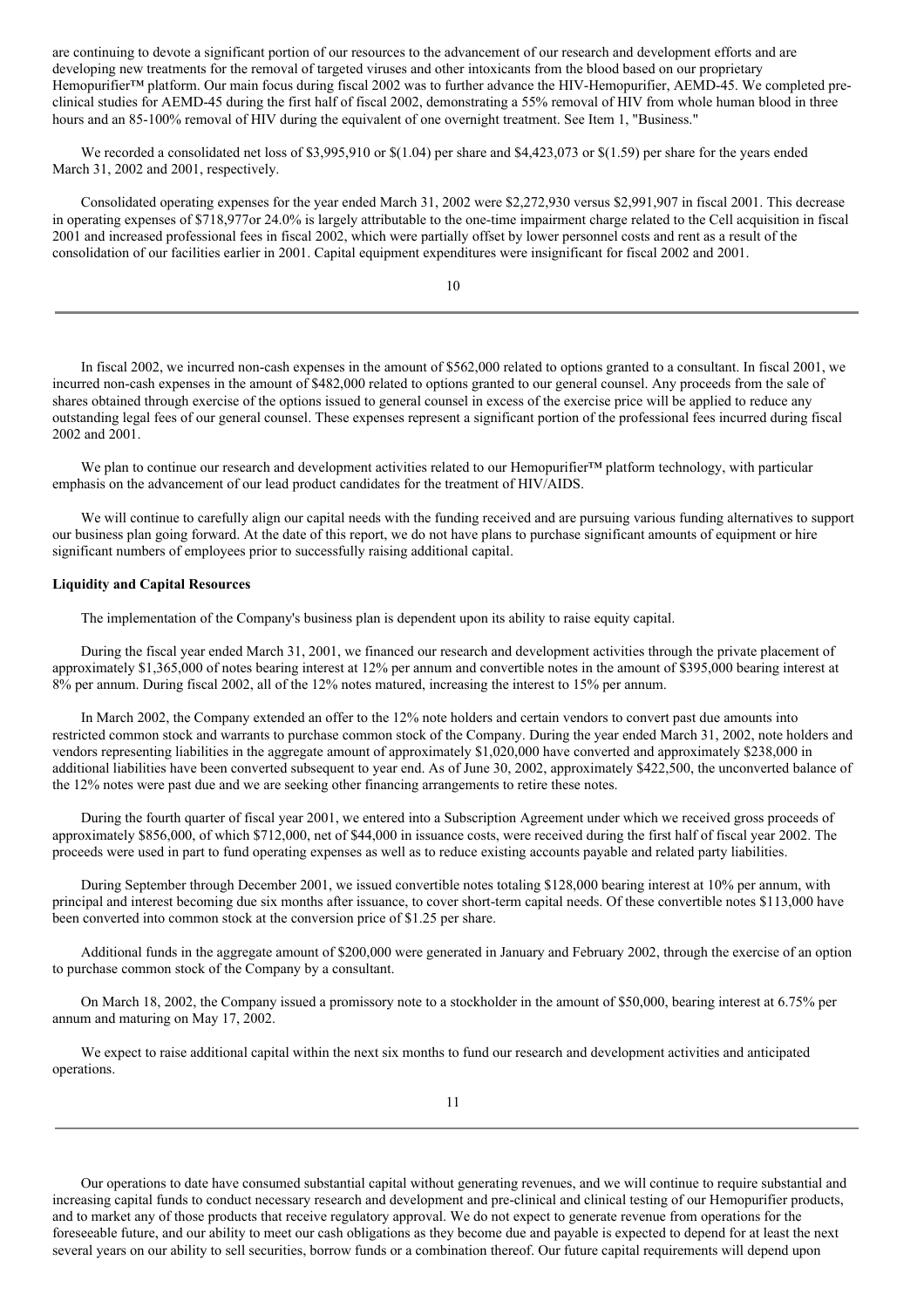many factors, including progress with pre-clinical testing and clinical trials, the number and breadth of our programs, the time and costs involved in preparing, filing, prosecuting, maintaining and enforcing patent claims and other proprietary rights, the time and costs involved in obtaining regulatory approvals, competing technological and market developments, and our ability to establish collaborative arrangements, effective commercialization, marketing activities and other arrangements. We expect to continue to incur increasing negative cash flows and net losses for the foreseeable future.

Management does not believe that inflation has had or is likely to have any material impact on the Company's limited operations.

At the date of this report, we do not have plans to purchase significant amounts of equipment or hire significant numbers of employees prior to successfully raising additional capital.

## **ITEM 7. FINANCIAL STATEMENTS**

The financial statements listed in the accompanying Index to Financial Statements are attached hereto and filed as a part of this Report under Item 13.

# **ITEM 8. CHANGES IN AND DISAGREEMENTS WITH ACCOUNTANTS ON ACCOUNTING AND FINANCIAL DISCLOSURE**

On May 1, 2001, the Company engaged Squar, Milner, Reehl & Williamson, LLP as its principal accountant, replacing McGladrey & Pullen, LLP who had declined to stand for re-election. The registrant's Board of Directors has approved the decision to engage the new accountants. On May 1, 2001, we filed a Form 8-K, which is incorporated herein by reference concerning the change in accountants.

The reports of the principal accountant on the financial statements of the registrant for the fiscal years ended March 31, 2002 and 2001 were unqualified, with an emphasis paragraph describing the uncertainties as to the Company's ability to continue as a going concern.

# **PART III**

# **ITEM 9. DIRECTORS, EXECUTIVE OFFICERS, PROMOTERS AND CONTROL PERSONS; COMPLIANCE WITH SECTION 16 (a) OF THE EXCHANGE ACT**

# **Compliance With Section 16 (a) of the Exchange Act**

Section 16 (a) of the Securities Exchange Act of 1934 requires the Company's officers, directors, and persons who own more than 10% of a registered class of the Company's equity securities to file reports of ownership and changes in ownership with the Securities and Exchange Commission (the "SEC") and Nasdaq. Officers, directors, and greater than 10% beneficial owners are required by SEC regulation to furnish the Company with copies of all Section 16 (a) forms they file. The Company believes that all filing requirements applicable to its officers, directors, and greater than 10% beneficial owners were complied with.

12

# **Executive Officers, Directors and Key Employees**

The names, ages and positions of the Company's directors and executive officers as of March 31, 2002 are listed below:

| <b>Names</b>           | <b>Title or Position</b>                              | Age |
|------------------------|-------------------------------------------------------|-----|
| James A. Joyce         | Chairman, President And Chief Executive Officer       | 40  |
| Robert S. Stefanovich  | Vice President, Chief Financial Officer and Secretary | 37  |
| Richard H. Tullis, PhD | Vice President, Chief Scientific Officer and Director | 57  |
| Franklyn S. Barry, Jr. | Director                                              | 62  |
| Edward G. Broenniman   | Director                                              | 65  |

Effective June 1, 2001, Mr. Joyce was appointed President and Chief Executive Officer of the Company, replacing Mr. Barry, who continues as a member of the board of directors. Mr. Barry also serves as a consultant on strategic business issues.

Also effective June 1, 2001, Dr. Tullis was appointed as the Company's Chief Scientific Officer, replacing Dr. Ambrus, who retired.

Effective July 16, 2001, Mr. Stefanovich was appointed Vice President and Chief Financial Officer of the Company, replacing Mr. John Murray, who retired February 28, 2001.

Resumes of Management follow: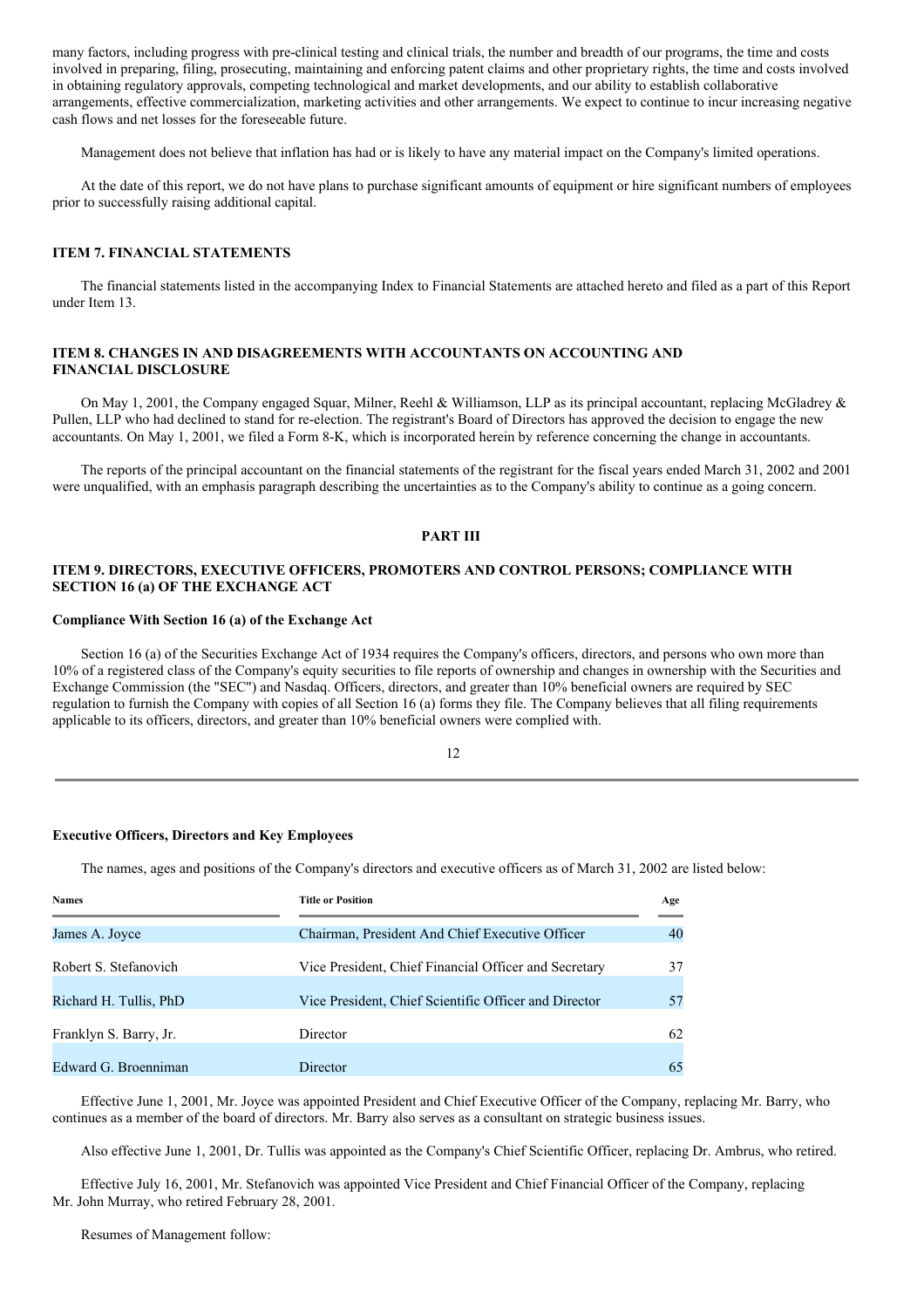# James A. Joyce, Chairman, President and CEO

Mr. Joyce has been the Chairman of the Board of the Company since March 1999. He has also been the President and CEO since June 2001. As the founder of Aethlon Medical, Mr. Joyce has led the efforts that have resulted in the recent acquisitions of Hemex, Inc., Syngen Research, Inc., and Cell Activation, Inc. In February of 1993, Mr. Joyce founded and was the Chief Executive Officer of James Joyce & Associates, an organization that provided management consulting and investment banking advisory services to CEO's and CFO's of publicly traded companies. Previously, Mr. Joyce was Chief Executive Officer of Mission Labs, Inc., and a principal in charge of U.S. operations for London Zurich Securities, Inc. Mr. Joyce is a graduate from the University of Maryland.

# Robert S. Stefanovich, Vice President, Chief Financial Officer and Secretary

Mr. Stefanovich has been Vice President, Chief Financial Officer, and Secretary of the Company since July 2001. Mr. Stefanovich has held senior finance positions with both, public and privately-held technology companies. Prior to his appointment as Chief Financial Officer of Aethlon Medical, he served as Vice President for Administration and Sector Controller at Science Applications International Corporation (SAIC) and was the SEC Reporting Manager for Raychem Corporation (acquired by Tyco International Ltd.). Mr. Stefanovich has spent over five years in public accounting and was member of the Software Advisory Group and Audit Manager with Price Waterhouse LLP's (now PricewaterhouseCoopers) Hi-tech practice in San Jose, CA. Having lived and worked in Europe and Japan, he also brings extensive international experience to the Company.

## Richard H. Tullis, Ph.D., Vice President, Chief Scientific Officer

Dr. Tullis has been Vice President and a director of the Company since January 2000 and Chief Scientific Officer since June 2001. Dr. Tullis has extensive biotechnology management and research experience, and is the founder of Syngen Research, a wholly-owned subsidiary of Aethlon Medical, Inc. Previously, Dr. Tullis co-founded Molecular Biosystems, Inc., a former NYSE company. At Molecular

13

Biosystems, Dr. Tullis was Director of Research and Development, Director of Oligonucleotide Hybridization, Senior Research Scientist and Member of the Board of Directors. In research, Dr. Tullis developed and patented the first application of oligonucleotides to antisense antibiotics and developed new methods for the chemical synthesis of DNA via methoxy-phosphorochloridites. Dr. Tullis also co-developed the first applications of covalently coupled DNA-enzyme conjugates using synthetic oligonucleotides during his tenure at Molecular Biosystems. In 1985, Dr. Tullis founded, and served as President and CEO of Synthetic Genetics, Inc., a pioneer in custom DNA synthesis, which was sold to Molecular Biology Resources in 1991. Dr. Tullis also served as interim-CEO of Genetic Vectors, Inc., which completed its IPO under his management, and was co-founder of DNA Sciences, Inc., a company that was eventually acquired by Genetic Vectors. Dr Tullis received his Ph.D. in Biochemistry and Cell Biology from the University of California at San Diego, and has done extensive postdoctoral work at UCSD, USC, and The Scripps Research Institute.

# Franklyn S. Barry, Jr.

Mr. Barry has over 25 years of experience in managing and building companies. He was President and Chief Executive Officer of Hemex from April 1997 through May 31, 2001 and President and CEO of the Company from March 10, 1999 to May 31, 2001. He became a director of the Company on March 10, 1999. From 1994 to April 1997, Mr. Barry was a private consultant. Included among his prior experiences are tenures as President of Fisher-Price and as co-founder and CEO of Software Distribution Services, which today operates as Ingram Micro-D, an international distributor of personal computer products. Mr. Barry serves on the Board of Directors of Barrister Global Services Network, Inc., a publicly traded company and of Merchants Mutual Insurance Company.

## Edward G. Broenniman

Mr. Broenniman became a director of the Company on March 10, 1999. Mr. Broenniman has 30 years of management and executive experience with high-tech, privately held growth firms where he has served as a CEO, COO, or corporate advisor, using his expertise to focus management on increasing profitability and stockholder value. He is the Managing Director of The Piedmont Group, LLC, a venture advisory firm. Mr. Broenniman recently served on the Board of Directors of publicly traded QuesTech (acquired by CACI International), and currently serves on the Boards of four privately-held firms. His nonprofit Boards are the Dingman Center for Entrepreneurship's Board of Advisors at the University of Maryland, the National Association of Corporate Directors, National Capital Chapter and the Board of the Association for Corporate Growth, National Capital Chapter.

Each of the directors is serving for a term that extends to the next Annual Meeting of Shareholders of the Company. The Company's Board of Directors presently has an Audit Committee and a Compensation Committee on each of which Messrs. Barry and Broenniman serve. Mr. Barry is Chairman of the Audit Committee, and Mr. Broenniman is Chairman of the Compensation Committee.

# **ITEM 10. EXECUTIVE COMPENSATION**

Incorporated by reference from our Proxy Statement, which we expect to be filed within 120 days from the close of our fiscal year 2002.

# **ITEM 11. SECURITY OWNERSHIP OF CERTAIN BENEFICIAL OWNERS AND MANAGEMENT**

Incorporated by reference from our Proxy Statement, which we expect to be filed within 120 days from the close of our fiscal year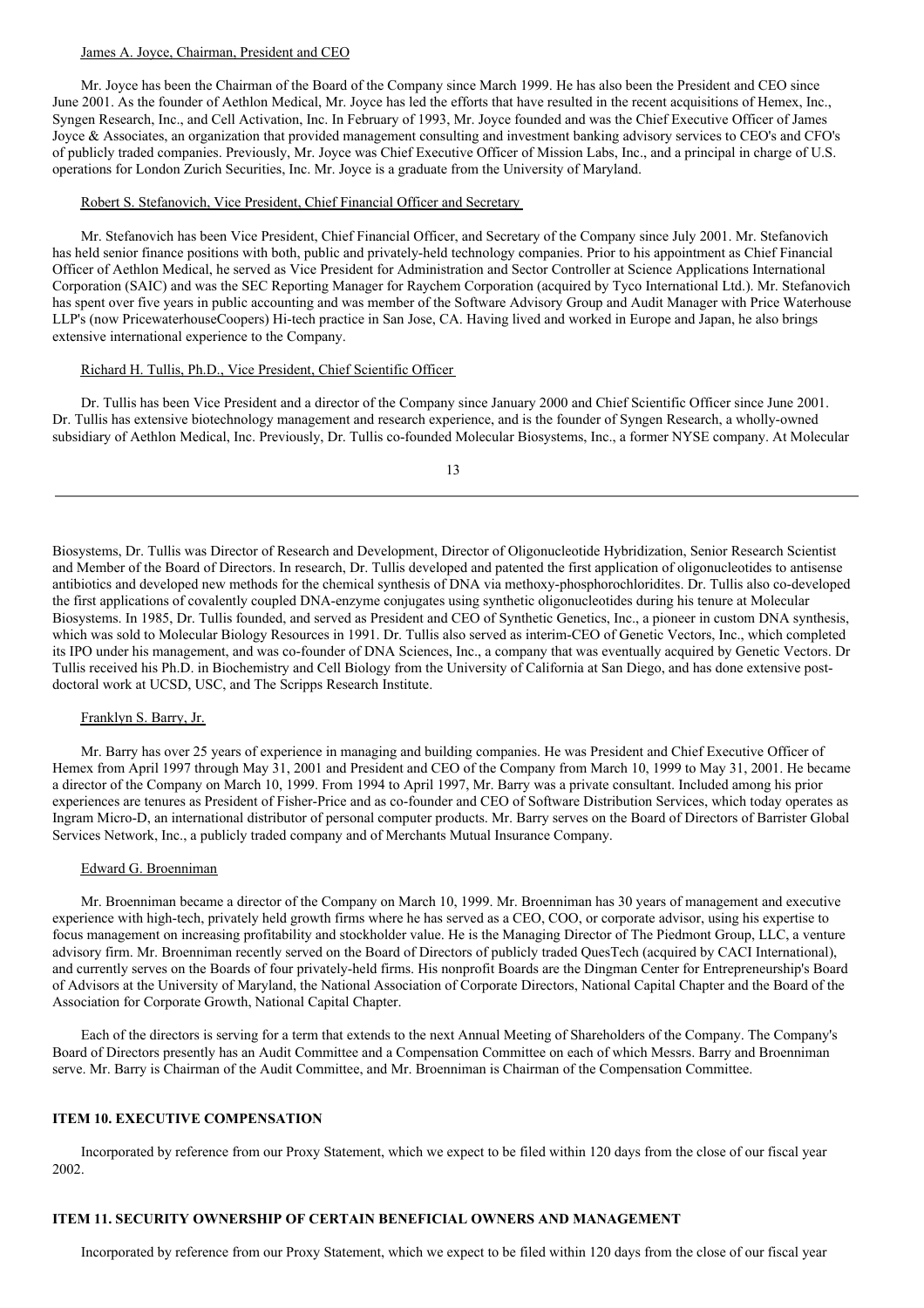# **ITEM 12. CERTAIN RELATIONSHIPS AND RELATED TRANSACTIONS**

Incorporated by reference from our Proxy Statement, which we expect to be filed within 120 days from the close of our fiscal year 2002.

# **ITEM 13. EXHIBITS AND REPORTS ON FORM 8-K**

- (a) The following documents are filed as part of this report on Form 10-KSB:
	- 1. Consolidated Financial Statements for the periods ended March 31, 2002 and 2001:

Independent Auditors' Reports Consolidated Balance Sheets Consolidated Statements of Operations Consolidated Statements of Cash Flows Consolidated Statements of Stockholders' Deficit Notes to Consolidated Financial Statements

15

# 2. Exhibits

The following exhibits are being filed with this Annual Report on Form 10-KSB and/or are incorporated by reference therein in accordance with the designated footnote references:

- 3.1 Articles of Incorporation and Bylaws of the Company (1)
- 3.2 Certificate of Amendment of Articles of Incorporation dated March 28, 2000 (2)
- 10.1 Employment Agreement between the Company and Franklyn S. Barry, Jr. dated April 1, 1999 (3)
- 10.2 Employment Agreement between the Company and James A. Joyce dated April 1, 1999 (3)
- 10.3 Agreement and Plan of Reorganization Between the Company and Aethlon, Inc. dated March 10, 1999 (4)
- 10.4 Agreement and Plan of Reorganization Between the Company and Hemex, Inc. dated March 10, 1999 (4)
- 10.5 Agreement and Plan of Reorganization Between the Company and Syngen Research, Inc. (5)
- 10.6 Agreement and Plan of Reorganization Between the Company and Cell Activation, Inc. (6)
- (1) Filed with the Company's Registration Statement on Form SB-2 and incorporated by reference.
- (2) Filed with the Company's Annual Report on Form 10-KSB for the year ended March 31, 2000.
- (3) Filed with the Company's Annual Report on Form 10-KSB for the year ended March 31, 1999.
- (4) Filed with the Company's Current Report on Form 8-K dated March 10, 1999.
- (5) Filed with the Company's Current Report on Form 8-K dated January 10, 2000.
- (6) Filed with the Company's Current Report on Form 8-K dated April 10, 2000.
- (b) Reports on Form 8-K.

Current Report on Form 8-K dated January 10, 2000 (filed with the SEC on January 24, 2000) relating to the acquisition of Syngen Research, Inc.

Current Report on Form 8-K/A dated March 10, 2000 (filed with the SEC on July 17, 2000) relating to the acquisition of Syngen Research, Inc. (Item 7. Financial Statements, Pro Forma Financial Information and Exhibits)

Current Report on Form 8-K dated April 10, 2000 (filed with the SEC on April 25, 2000) relating to the acquisition of Cell Activation, Inc.

Current Report on Form 8-K/A dated April 10, 2000 (filed with the SEC on November 6, 2000) relating to the acquisition of Cell Activation, Inc. (Item 7. Financial Statements, Pro Forma Financial Information and Exhibits)

Current Report on Form 8-K dated November 1, 2000 (filed with the SEC on November 6, 2000) regarding the change of accountants

Current Report on Form 8-K dated April 26, 2001 (filed with the SEC on May 1, 2001) regarding the change of accountants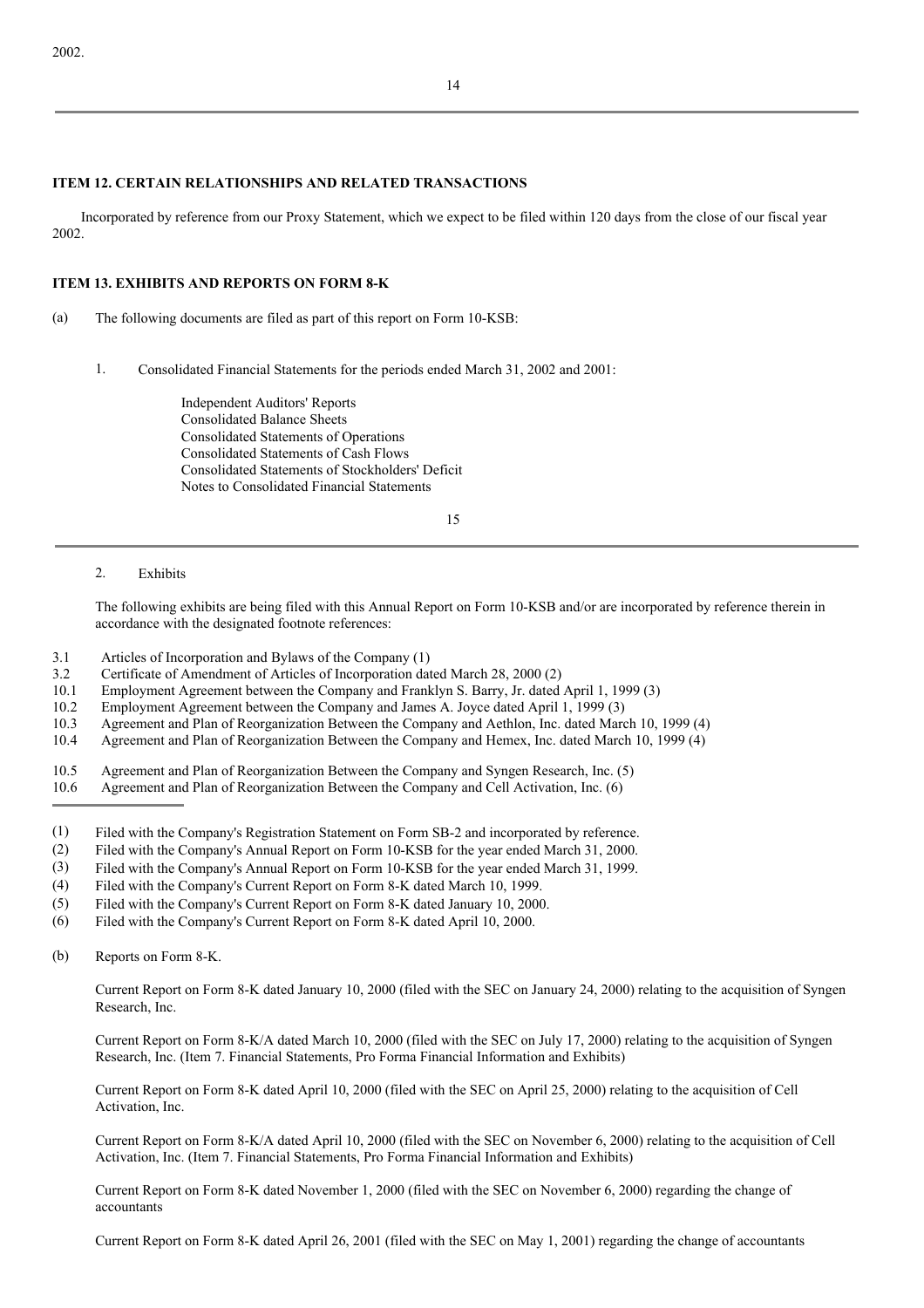# **SIGNATURES**

| INDEX TO CONSOLIDATED FINANCIAL STATEMENTS       |       |
|--------------------------------------------------|-------|
| Independent Auditors' Report                     | $F-1$ |
| <b>Consolidated Balance Sheets</b>               | $F-2$ |
| <b>Consolidated Statements of Operations</b>     | $F-3$ |
| Consolidated Statements of Stockholders' Deficit | $F-4$ |
| Consolidated Statements of Cash Flows            | $F-5$ |

In accordance with Section 13 or 15(d) of the Exchange Act, the registrant caused this report to be signed on its behalf by the undersigned, thereunto duly authorized, on the 16th day of July 2002.

| By: | /s/ JAMES A. JOYCE                                                  |
|-----|---------------------------------------------------------------------|
|     | James A. Joyce<br>Chairman, President & Chief Executive Officer     |
| By: | /s/ ROBERT S. STEFANOVICH                                           |
|     | Robert S. Stefanovich<br>Vice President and Chief Financial Officer |

In accordance with the Exchange Act, this report has been signed below by the following persons on behalf of the registrant and in the capacities and on the dates indicated.

| Signature                  | <b>Title</b>          | Date          |
|----------------------------|-----------------------|---------------|
|                            |                       |               |
| /s/ JAMES A. JOYCE         |                       |               |
| James A. Joyce             | Chairman of the Board | July 16, 2002 |
| /s/ FRANKLYN S. BARRY, JR. |                       |               |
| Franklyn S. Barry, Jr.     | Director              | July 16, 2002 |
| /s/ EDWARD G. BROENNIMAN   |                       |               |
| Edward G. Broenniman       | Director              | July 16, 2002 |
| /s/ RICHARD H. TULLIS      |                       |               |
| Richard H. Tullis          | Director              | July 16, 2002 |
|                            | 17                    |               |

# **AETHLON MEDICAL, INC. AND SUBSIDIARIES (***A Development Stage Company***)**

# **CONSOLIDATED FINANCIAL STATEMENTS**

**March 31, 2002 and 2001**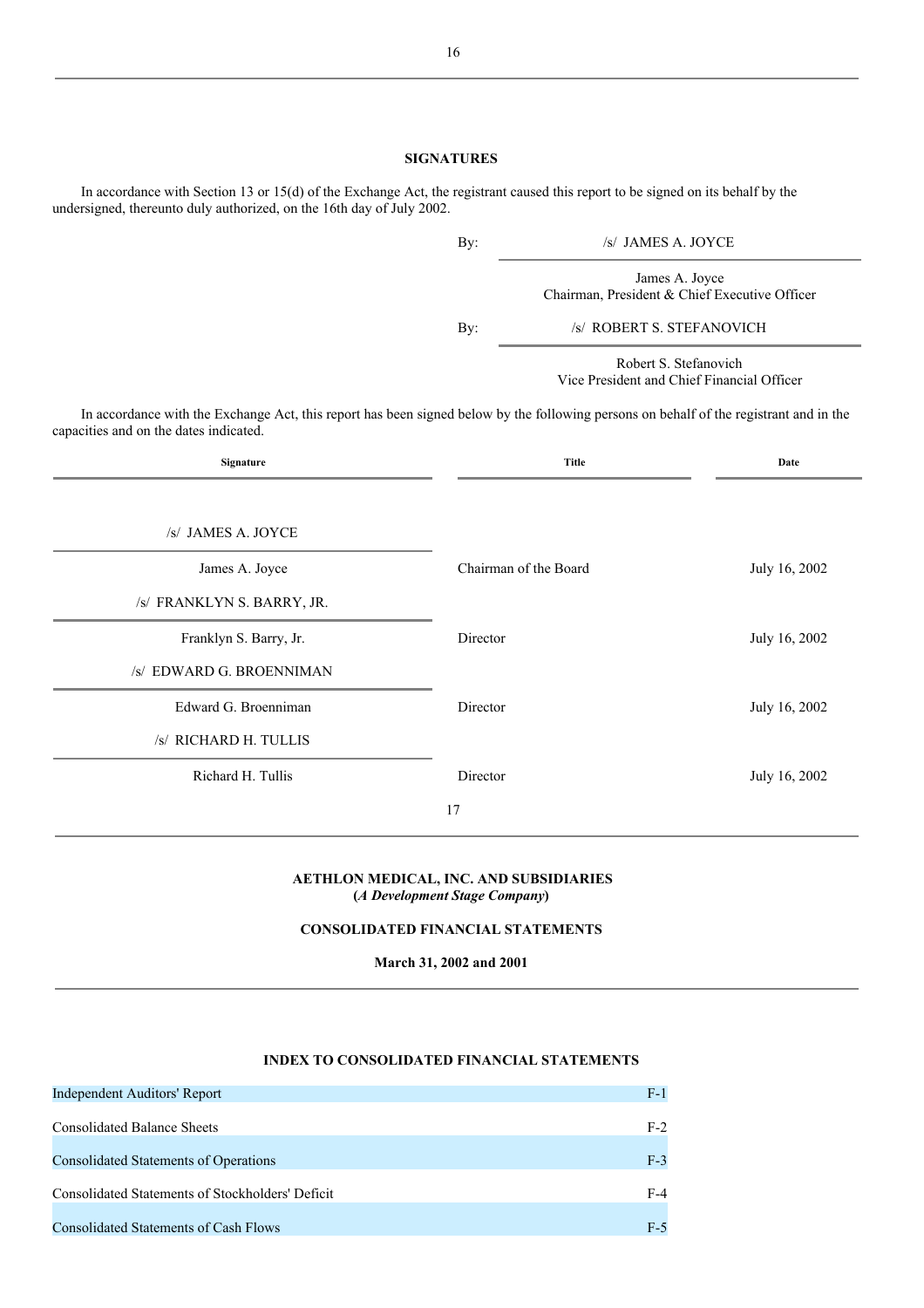# **INDEPENDENT AUDITORS' REPORT**

To the Board of Directors and Stockholders Aethlon Medical, Inc. and Subsidiaries

We have audited the accompanying consolidated balance sheets of Aethlon Medical, Inc. and Subsidiaries (the "Company"), a Development Stage Company, as of March 31, 2002 and 2001 and the related consolidated statements of operations, stockholders' deficit and cash flows for the years then ended and for the period from January 31, 1984 (Inception) to March 31, 2002. These financial statements are the responsibility of the Company's management. Our responsibility is to express an opinion on these consolidated financial statements based on our audits.

We conducted our audits in accordance with auditing standards generally accepted in the United States. Those standards require that we plan and perform the audits to obtain reasonable assurance about whether the consolidated financial statements are free of material misstatement. An audit includes examining, on a test basis, evidence supporting the amounts and disclosures in the consolidated financial statements. An audit also includes assessing the accounting principles used and significant estimates made by management, as well as evaluating the overall financial statement presentation. We believe that our audits provide a reasonable basis for our opinion.

In our opinion, the consolidated financial statements referred to above present fairly, in all material respects, the financial position of Aethlon Medical, Inc. and Subsidiaries as of March 31, 2002 and 2001 and the results of their operations and their cash flows for the years then ended and for the period from January 31, 1984 (Inception) to March 31, 2002, in conformity with accounting principles generally accepted in the United States.

The accompanying consolidated financial statements have been prepared assuming that the Company will continue as a going concern. The Company has reported a net loss of approximately \$13.2 million for the period from January 31, 1984 (Inception) through March 31, 2002. As discussed in Note 14 to the consolidated financial statements, a significant amount of additional capital will be necessary to advance the development of the Company's products to the point at which they may become commercially viable. These conditions raise substantial doubt about the Company's ability to continue as a going concern. Management's plans regarding these matters are also described in Note 14. The accompanying consolidated financial statements do not include any adjustments that might result from the outcome of this uncertainty.

/s/ Squar, Milner, Reehl & Williamson, LLP

July 12, 2002 Newport Beach, California

F-1

# **AETHLON MEDICAL, INC. AND SUBSIDIARIES (***A Development Stage Company***) CONSOLIDATED BALANCE SHEETS March 31, 2002 and 2001**

|                                         | 2002 |             | 2001 |           |
|-----------------------------------------|------|-------------|------|-----------|
| <b>ASSETS</b>                           |      |             |      |           |
| <b>Current Assets</b>                   |      |             |      |           |
|                                         |      |             |      |           |
| Cash                                    | \$   | $10,667$ \$ |      | 6,058     |
| Accounts receivable                     |      |             |      | 4,689     |
| Prepaid expenses                        |      | 140,788     |      | 20,025    |
|                                         |      |             |      |           |
|                                         |      | 151,455     |      | 30,772    |
|                                         |      |             |      |           |
| <b>Furniture and Equipment, net</b>     |      | 37,182      |      | 29,703    |
| <b>Deferred Financing Costs, net</b>    |      |             |      | 323,232   |
| <b>Patents and Patents Pending, net</b> |      | 560,790     |      | 508,162   |
| <b>Employment Contract, net</b>         |      | 222,156     |      | 390,741   |
| <b>Other Assets</b>                     |      | 1,955       |      | 1,330     |
|                                         |      |             |      |           |
|                                         | \$   | 973,538     | S    | 1,283,940 |

# **LIABILITIES AND STOCKHOLDERS' DEFICIT**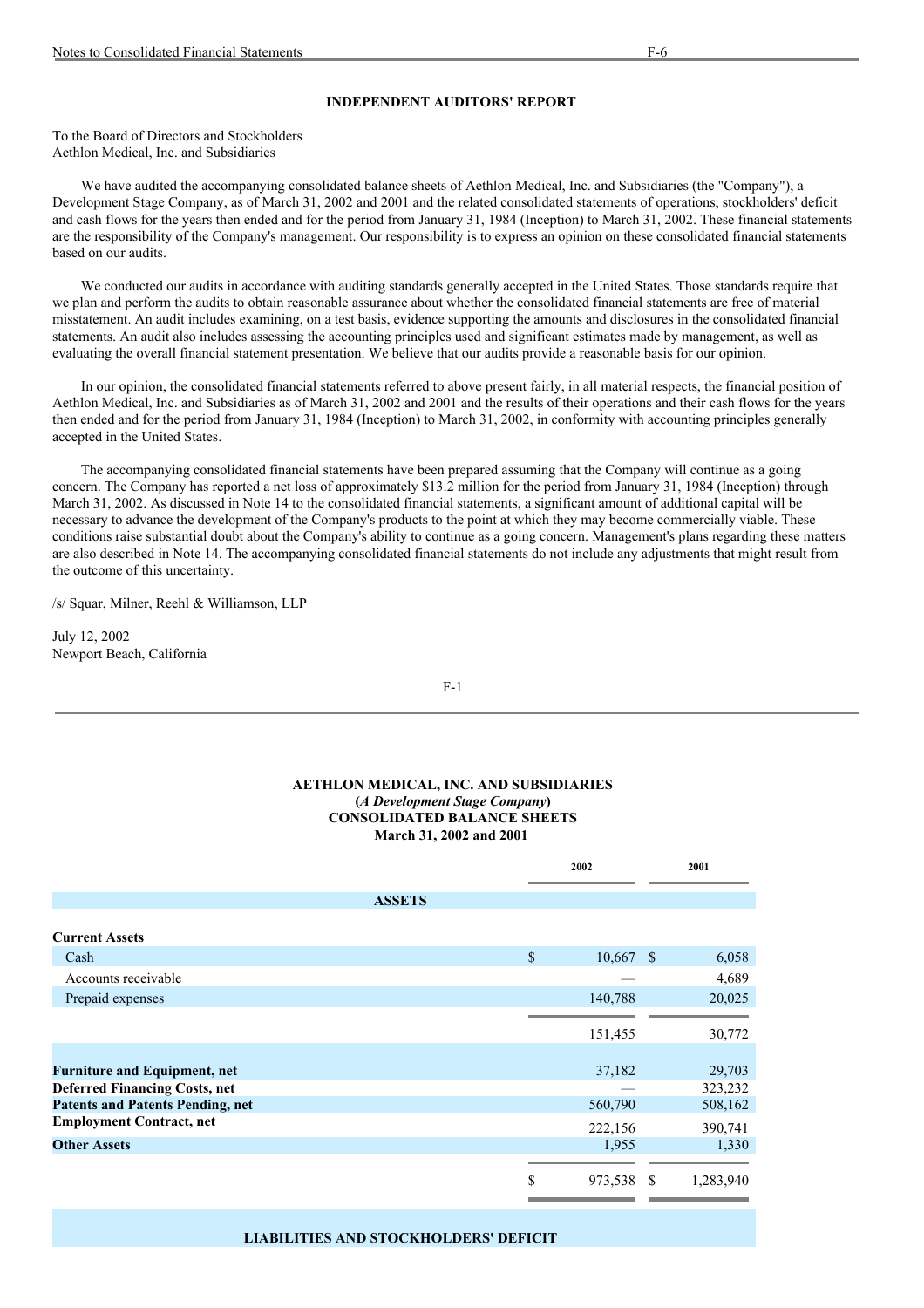| Currentilliabilities and accrued liabilities                                                                                                            | \$<br>1,160,219 \$ |    | 1,123,165   |
|---------------------------------------------------------------------------------------------------------------------------------------------------------|--------------------|----|-------------|
| Due to related parties                                                                                                                                  | 1,073,355          |    | 920,453     |
| Notes payable, net of debt discount                                                                                                                     | 572,500            |    | 1,311,313   |
| Convertible notes payable                                                                                                                               | 365,000            |    |             |
|                                                                                                                                                         | 3,171,074          |    | 3,354,931   |
| <b>Convertible Notes Payable</b>                                                                                                                        |                    |    | 395,000     |
| <b>Commitments and Contingencies</b>                                                                                                                    |                    |    |             |
| <b>Stockholders' Deficit</b>                                                                                                                            |                    |    |             |
| Common stock, par value \$0.001 per share; 25,000,000 shares authorized;<br>5,170,697 and 2,877,152 shares issued and outstanding at March 31, 2002 and |                    |    |             |
| 2001, respectively                                                                                                                                      | 5,171              |    | 2,877       |
| Common stock subscribed                                                                                                                                 |                    |    | 730,804     |
| Additional paid-in capital                                                                                                                              | 7,391,382          |    | 4,271,055   |
| Stock options and warrants                                                                                                                              | 3,571,310          |    | 2,429,566   |
| Stock subscription receivable                                                                                                                           |                    |    | (730, 804)  |
| Deficit accumulated during development stage                                                                                                            | (13, 165, 399)     |    | (9,169,489) |
|                                                                                                                                                         | (2,197,536)        |    | (2,465,991) |
|                                                                                                                                                         | \$<br>973,538      | -S | 1.283.940   |

F-2

# **AETHLON MEDICAL, INC. AND SUBSIDIARIES (***A Development Stage Company***) CONSOLIDATED STATEMENTS OF OPERATIONS For the Years Ended March 31, 2002 and 2001 and For the Period January 31, 1984 (Inception) Through March 31, 2002**

|                                  | 2002      | 2001      | January 31,<br>1984<br>(Inception)<br>Through<br>March 31,<br>2002 |
|----------------------------------|-----------|-----------|--------------------------------------------------------------------|
| <b>REVENUES</b>                  |           |           |                                                                    |
| Grant income                     | \$        | \$        | \$<br>1,424,012                                                    |
| Subcontract income               |           |           | 73,746                                                             |
| Sale of research and development |           |           | 35,810                                                             |
|                                  |           |           | 1,533,568                                                          |
| <b>OPERATING EXPENSES</b>        |           |           |                                                                    |
| Professional fees                | 1,200,071 | 894,581   | 2,665,890                                                          |
| Personnel                        | 597,873   | 700,415   | 4,603,413                                                          |
| Rent                             | 81,601    | 100,578   | 673,893                                                            |
| Amortization of goodwill         |           | 99,692    | 99,692                                                             |
| Other amortization               | 180,877   | 112,520   | 348,991                                                            |
| Depreciation                     | 23,325    | 16,206    | 174,449                                                            |
| Impairment of goodwill           |           | 897,227   | 897,227                                                            |
| Other expenses                   | 189,183   | 170,688   | 1,620,619                                                          |
|                                  | 2,272,930 | 2,991,907 | 11,084,174                                                         |
|                                  |           |           |                                                                    |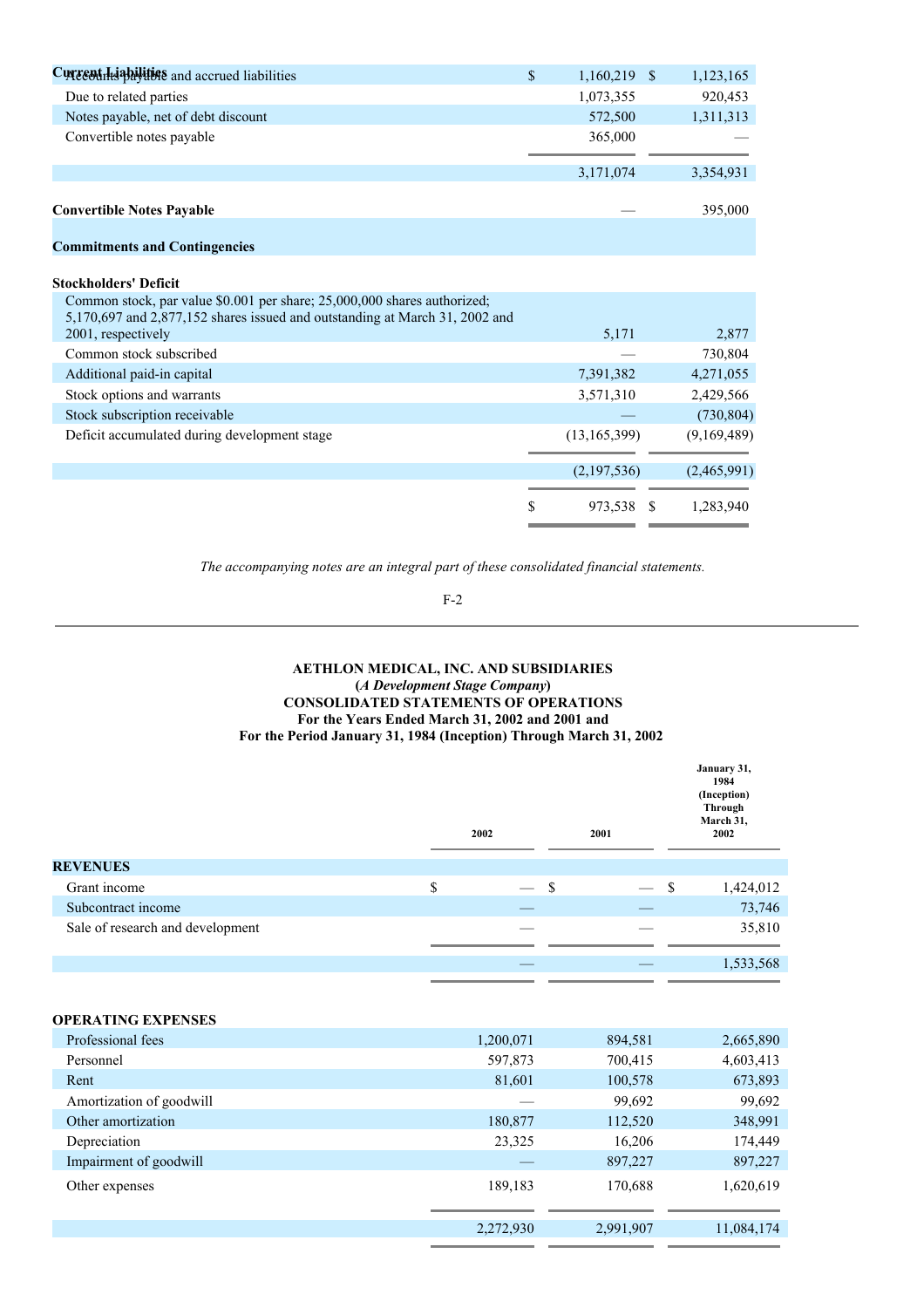| 1,526,609 |                                 |                                     | 3,494,601        |
|-----------|---------------------------------|-------------------------------------|------------------|
| 211,758   |                                 |                                     | 211,758          |
| (15,387)  | (20,980)                        |                                     | (74, 151)        |
|           |                                 |                                     | (17, 415)        |
| 1,722,980 |                                 |                                     | 3,614,793        |
|           |                                 |                                     |                  |
| \$        |                                 |                                     | (13, 165, 399)   |
|           |                                 |                                     |                  |
| \$        | (1.59)                          |                                     |                  |
|           |                                 |                                     |                  |
| 3,839,821 |                                 |                                     |                  |
|           | $(3,995,910)$ \$<br>$(1.04)$ \$ | 1,452,146<br>1,431,166<br>2,780,444 | $(4,423,073)$ \$ |

F-3

# **AETHLON MEDICAL, INC. AND SUBSIDIARIES (***A Development Stage Company***) CONSOLIDATED STATEMENTS OF STOCKHOLDERS' DEFICIT For the Years Ended March 31, 2002 and 2001 and For the Period January 31, 1984 (Inception) Through March 31, 2002**

|                                                                                           | <b>Common Stock</b>      |                          | Additional               |                                      | Deficit<br>Accumulated<br>during |             |
|-------------------------------------------------------------------------------------------|--------------------------|--------------------------|--------------------------|--------------------------------------|----------------------------------|-------------|
|                                                                                           | <b>Shares</b>            | Amount                   | Paid-in<br>Capital       | <b>Stock Options</b><br>and Warrants | Development<br><b>Stage</b>      | Total       |
| <b>BALANCE</b> — January 31, 1984 (Inception)                                             | $\equiv$                 | $\mathcal{S}$<br>$-$ \$  | $-$ \$                   | $-$ \$                               | $-$ \$                           |             |
| Common stock issued for cash at \$1 per share                                             | 22,000                   | 22                       | 26.502                   |                                      |                                  | 26.524      |
| Common stock issued for cash at \$23 per share                                            | 1,100                    | $\mathbf{1}$             | 24,999                   |                                      |                                  | 25,000      |
| Common stock issued for cash at \$86 per share                                            | 700                      | $\mathbf{1}$             | 59.999                   | $\overline{\phantom{0}}$             | $\overline{\phantom{0}}$         | 60,000      |
| Common stock issued for cash at \$94 per share                                            | 160                      | $\mathbf{1}$             | 14,999                   |                                      |                                  | 15,000      |
| Common stock issued for cash at \$74 per share                                            | 540                      | $\mathbf{1}$             | 39.999                   |                                      |                                  | 40,000      |
| Common stock issued for cash at \$250 per share                                           | 4.678                    | 5                        | 1,169,495                |                                      |                                  | 1,169,500   |
| Capital contributions                                                                     | $\overline{\phantom{a}}$ |                          | 521,439                  | $\overline{\phantom{0}}$             | $\overline{\phantom{a}}$         | 521,439     |
| Common stock issued for compensation at \$103 per share                                   | 2,600                    | 3                        | 267,403                  |                                      | $\overline{\phantom{0}}$         | 267,406     |
| Conversion of due to related parties to common stock at \$101 per share                   | 1,120                    | $\mathbf{1}$             | 113,574                  |                                      | $\overline{\phantom{0}}$         | 113,575     |
| Conversion of due to related parties to common stock at \$250 per share                   | 1,741                    | $\overline{2}$           | 435,092                  |                                      |                                  | 435,094     |
| Effect of reorganization                                                                  | 2.560.361                | 2,558                    |                          |                                      |                                  |             |
|                                                                                           |                          |                          | (2, 558)                 |                                      |                                  |             |
| Common stock issued in connection with employment contract at \$8 per<br>share            | 65,000                   | 65                       | 519,935                  |                                      |                                  | 520,000     |
| Common stock issued in connection with the acquisition of patents at \$8                  |                          |                          |                          |                                      |                                  |             |
| per share                                                                                 | 12,500                   | 13                       | 99,987                   |                                      |                                  | 100,000     |
| Warrants issued to note holders in connection with notes payable                          |                          |                          |                          | 734,826                              |                                  | 734,826     |
| Warrants issued for services                                                              | $\overline{\phantom{a}}$ | $\overline{\phantom{a}}$ |                          | 5,000                                |                                  | 5,000       |
| Net loss                                                                                  |                          |                          |                          |                                      | (4,746,416)                      | (4,746,416) |
|                                                                                           |                          |                          |                          |                                      |                                  |             |
| <b>BALANCE</b> - March 31, 2000                                                           | 2.672.500 \$             | $2,673$ \$               | 3.290.865 \$             | 739,826 \$                           | $(4,746,416)$ \$                 | (713, 052)  |
| Common stock and options issued in connection with acquisition of Cell                    |                          |                          |                          |                                      |                                  |             |
| Activation, Inc. at \$7.20 per share                                                      | 99.152                   | 99                       | 713.795                  | 353,973                              |                                  | 1,067,867   |
| Warrants issued to note holders in connection with notes payable                          |                          | $\sim$                   |                          | 218,779                              |                                  | 218,779     |
| Warrants issued to promoter in connection with notes payable                              |                          |                          |                          | 298.319                              |                                  | 298,319     |
| Beneficial conversion feature of convertible notes payable                                |                          | $\overline{\phantom{0}}$ | 150,000                  | $\overline{\phantom{0}}$             | $\overline{\phantom{0}}$         | 150,000     |
| Warrants issued to promoter in connection with convertible notes payable                  |                          |                          |                          | 299,106                              |                                  | 299,106     |
| Options issued to directors for services as board members                                 |                          | ÷,                       | $\overline{\phantom{a}}$ | 14,163                               | $\overline{\phantom{0}}$         | 14,163      |
| Options and warrants issued for services                                                  |                          | –                        |                          | 505,400                              |                                  | 505,400     |
| Common stock issued for services at \$3 per share                                         | 5.500                    | 5                        | 16,495                   |                                      |                                  | 16,500      |
| Common stock issued for cash at \$1 per share                                             | 100,000                  | 100                      | 99,900                   | $\overline{\phantom{0}}$             | $\equiv$                         | 100,000     |
| Net loss                                                                                  |                          |                          |                          |                                      | (4,423,073)                      | (4,423,073) |
|                                                                                           |                          |                          |                          |                                      |                                  |             |
| <b>BALANCE</b> - March 31, 2001                                                           | 2,877,152 \$             | 2,877 \$                 | 4,271,055 \$             | 2,429,566 \$                         | $(9,169,489)$ \$                 | (2,465,991) |
| Common stock, warrants and options issued for accounts payable and<br>accrued liabilities | 21,750                   | 22                       | 135,353                  | 108,000                              |                                  | 243,375     |
| Common stock issued for services at \$2.65 per share                                      | 6,038                    | 6                        | 15.994                   |                                      |                                  | 16,000      |
| Common stock issued for cash at \$1.00 per share, net of issuance costs of                |                          |                          |                          |                                      |                                  |             |
| \$41,540 paid to a related party                                                          | 730,804                  | 731                      | 688,533                  |                                      |                                  | 689,264     |
| Common stock issued for services at \$2.75 per share                                      | 10,000                   | 10                       | 27,490                   |                                      |                                  | 27,500      |
| Common stock issued in connection with license agreement at \$3.00 per                    |                          |                          |                          |                                      |                                  |             |
| share                                                                                     | 6,000                    | 6                        | 17.994                   |                                      |                                  | 18,000      |
|                                                                                           |                          |                          |                          |                                      |                                  |             |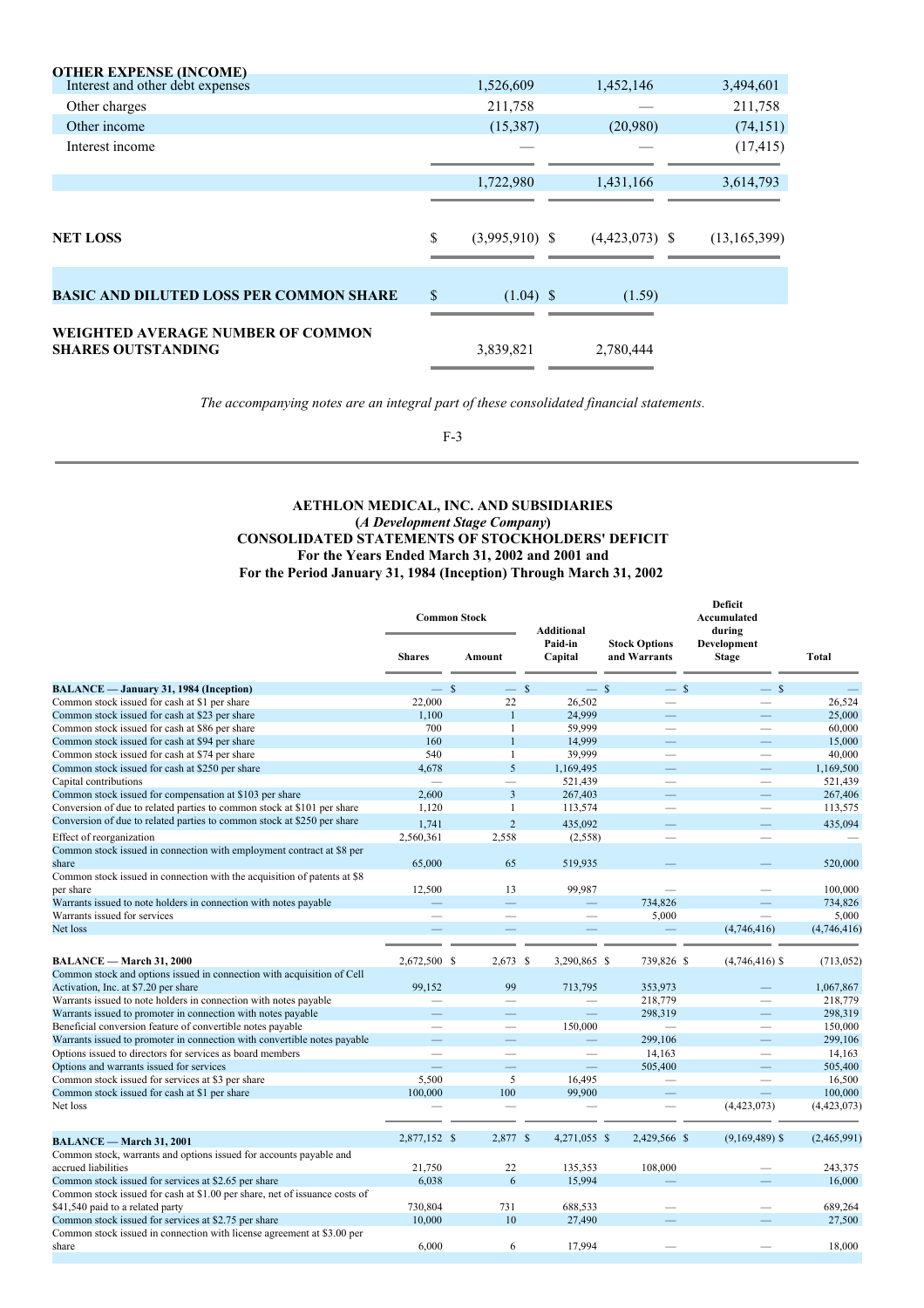| Common stock issued to holder of convertible notes payable at \$3.00 per   | 70,586       | 71       | 211,687      |              |                     | 211,758     |
|----------------------------------------------------------------------------|--------------|----------|--------------|--------------|---------------------|-------------|
| Options issued to directors for services as board members                  |              |          |              | 7,459        |                     | 7,459       |
| Common stock issued for cash at \$1.50 per share, net of issuance costs of |              |          |              |              |                     |             |
| \$2,500                                                                    | 16,667       | 17       | 22,483       |              |                     | 22,500      |
| Beneficial conversion feature of convertible notes payable                 |              |          | 185,000      |              |                     | 185,000     |
| Common stock issued for conversion of convertible notes payable and        |              |          |              |              |                     |             |
| accrued interest at an average price of \$1.24 per share                   | 134,165      | 134      | 166,352      |              |                     | 166,486     |
| Common stock issued for services at \$2.72 per share                       | 9,651        | 10       | 26,240       |              |                     | 26,250      |
| Options issued to consultant for services                                  |              |          |              | 562,000      |                     | 562,000     |
| Common stock and warrants issued for services at \$1.95 per share          | 62,327       | 62       | 121,475      | 40,000       |                     | 161,537     |
| Common stock issued for services at \$1.90 per share                       | 9,198        | 9        | 17,491       |              |                     | 17,500      |
| Stock options exercised for cash                                           | 400,000      | 400      | 199,600      |              |                     | 200,000     |
| Warrants issued to note holders for 90-day forebearance                    |              |          |              | 118,000      |                     | 118,000     |
| Common stock and warrants issued to note holders and vendors in the        |              |          |              |              |                     |             |
| debt-to-equity conversion program at \$1.25 per share                      | 816,359      | 816      | 1,284,635    | 339,000      |                     | 1,624,451   |
| Other warrant transactions                                                 |              |          |              | (32,715)     |                     | (32,715)    |
| Net loss                                                                   |              |          |              |              | (3,995,910)         | (3,995,910) |
|                                                                            |              |          |              |              |                     |             |
| <b>BALANCE</b> - March 31, 2002                                            | 5,170,697 \$ | 5,171 \$ | 7,391,382 \$ | 3,571,310 \$ | $(13, 165, 399)$ \$ | (2,197,536) |
|                                                                            |              |          |              |              |                     |             |

F-4

# **AETHLON MEDICAL, INC. AND SUBSIDIARIES (***A Development Stage Company***) CONSOLIDATED STATEMENTS OF CASH FLOWS For the Years Ended March 31, 2002 and 2001 and For the Period January 31, 1984 (Inception) Through March 31, 2002**

|                                                                             | 2002                   | 2001                | January 31,<br>1984<br>(Inception)<br><b>Through</b><br>March 31,<br>2002 |
|-----------------------------------------------------------------------------|------------------------|---------------------|---------------------------------------------------------------------------|
| <b>CASH FLOWS FROM OPERATING ACTIVITIES</b>                                 |                        |                     |                                                                           |
| Net loss                                                                    | \$<br>$(3,995,910)$ \$ | $(4,423,073)$ \$    | (13, 165, 399)                                                            |
| Adjustments to reconcile net loss to net cash used in operating activities: |                        |                     |                                                                           |
| Depreciation and amortization                                               | 204,202                | 228,418             | 623,132                                                                   |
| Gain on sale of furniture and equipment                                     |                        | (13,065)            | (13,065)                                                                  |
| Interest and debt expenses related to warrants                              | 1,232,124              | 1,111,454           | 2,614,736                                                                 |
| Common stock, warrants and options issued for services                      | 734,121                | 1,132,313           | 1,871,434                                                                 |
| Beneficial conversion feature of convertible notes payable                  | 185,000                | 150,000             | 335,000                                                                   |
| Impairment of goodwill                                                      |                        | 897,227             | 897,227                                                                   |
| Deferred compensation forgiven                                              |                        |                     | 217,223                                                                   |
| Changes in operating assets and liabilities:                                |                        |                     |                                                                           |
| Accounts receivable                                                         | 4.689                  | 56,806              |                                                                           |
| Prepaid expenses                                                            | 13,851                 | 17,515              | 20,749                                                                    |
| Other current assets                                                        |                        | 15,800              |                                                                           |
| Other assets                                                                | (625)                  |                     | (1,955)                                                                   |
| Accounts payable and accrued liabilities                                    | 462,215                | (140, 024)          | 1,160,219                                                                 |
| Due to related parties                                                      | 152,902                | 165,962             | 1,073,355                                                                 |
| Net cash used in operating activities                                       | (1,007,431)            | (800, 667)          | (4,367,344)                                                               |
| <b>CASH FLOWS FROM INVESTING ACTIVITIES</b>                                 | (30, 804)              | (6, 478)            | (208, 186)                                                                |
| Acquisition of furniture and equipment<br>Patents and patents pending       | (46,920)               | (136,915)           | (303, 799)                                                                |
| Proceeds from sale of furniture and equipment                               |                        | 17,065              | 17,065                                                                    |
| Cash of acquired company                                                    |                        | 2,286               | 10,728                                                                    |
| Net cash used in investing activities                                       | (77, 724)              | (124, 042)          | (484, 192)                                                                |
| <b>CASH FLOWS FROM FINANCING ACTIVITIES</b>                                 |                        |                     |                                                                           |
| Proceeds from issuance of notes payable<br>Deferred financing costs         | 178,000                | 707,500<br>(93,750) | 1,938,000                                                                 |
| Proceeds from issuance of common stock                                      | 911,764                | 100,000             | 2,924,203                                                                 |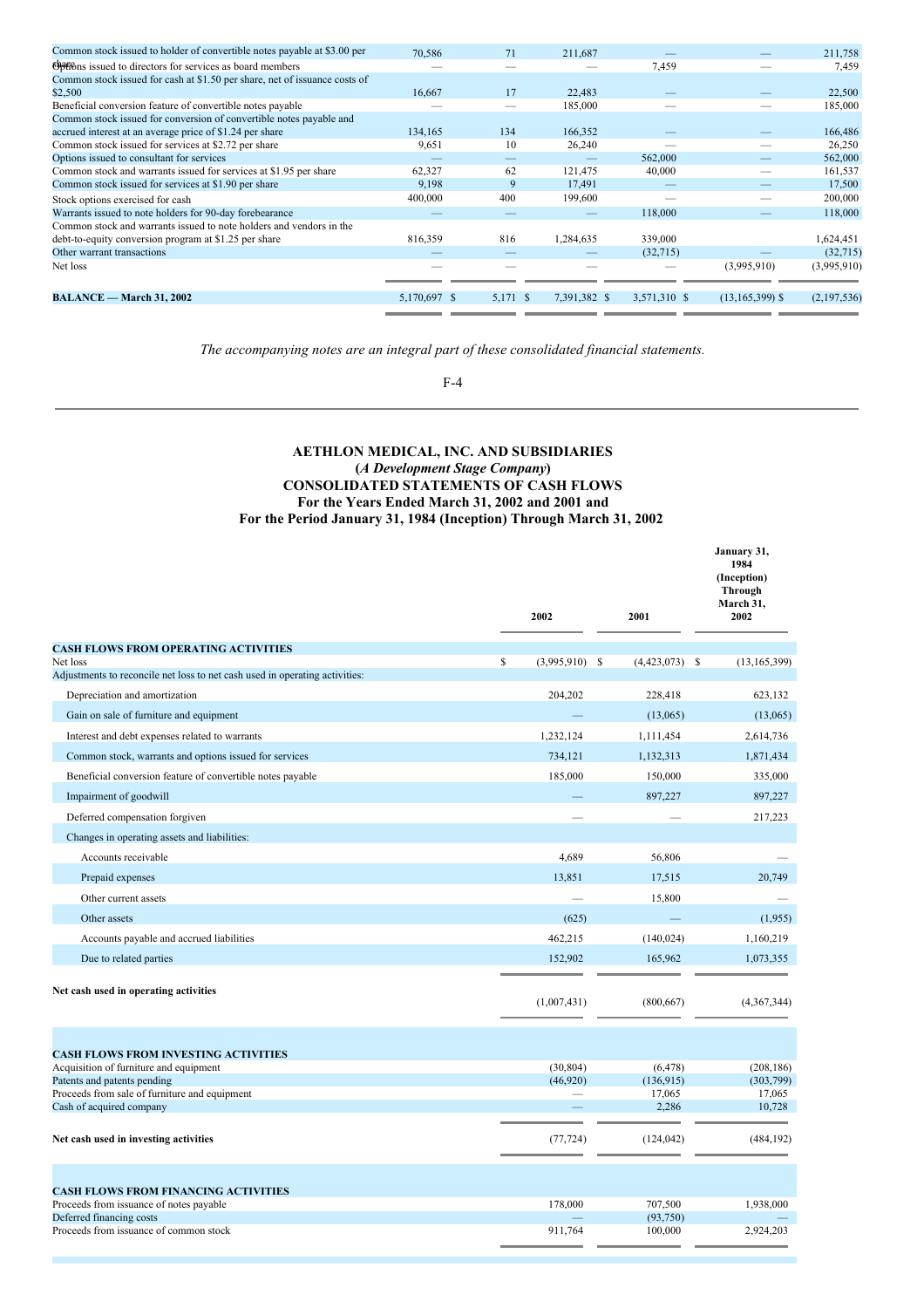| Net cash provided by financing activities                                                   |                    | 1,089,764 |               | 713,750   |               | 4,862,203 |
|---------------------------------------------------------------------------------------------|--------------------|-----------|---------------|-----------|---------------|-----------|
|                                                                                             |                    |           |               |           |               |           |
| NET INCREASE (DECREASE) IN CASH                                                             |                    | 4,609     |               | (210,959) |               | 10,667    |
| $CASH$ - beginning of period                                                                |                    | 6,058     |               | 217,017   |               |           |
| $CASH$ — end of period                                                                      | \$                 | 10,667    | \$            | 6,058     | <sup>\$</sup> | 10,667    |
| SUPPLEMENTAL DISCLOSURE OF CASH FLOW INFORMATION<br>Cash paid for:                          |                    |           |               |           |               |           |
| Interest                                                                                    | $\mathbf{\hat{S}}$ | 87,734    | $\mathcal{S}$ | 152,185   | -S            | 194,492   |
|                                                                                             |                    |           |               |           |               |           |
| Income taxes                                                                                | \$                 | 2,363     | \$            | 3,824     | S             | 10,986    |
| <b>Non-Cash Transactions</b>                                                                |                    |           |               |           |               |           |
| Debt converted to common stock                                                              | \$                 | 1,000,500 | \$            |           | <sup>\$</sup> | 1,435,594 |
| Issuance of common stock, warrants and options for accounts payable and accrued liabilities | \$                 | 425,161   | \$            |           |               | 425,161   |
| Issuance of common stock in connection with license agreements                              | \$                 | 18,000    | \$            |           | S             | 18,000    |
| Net assets of entities acquired in exchange for equity securities                           | $\mathbf S$        |           | \$            | 1,077,867 | <sup>S</sup>  | 1,597,867 |
|                                                                                             |                    |           |               |           |               |           |
| Debt placement fees paid by issuance of warrants                                            | \$                 |           | \$            | 597,425   | S             | 843,538   |
| Warrants issued to note holders in connection with notes payable                            | \$                 |           | $\mathbf S$   | 218,779   | <sup>\$</sup> | 953,605   |
| Patent pending acquired for 12,500 shares of common stock                                   | \$                 |           | \$            |           | S             | 100,000   |
| Common stock issued for prepaid expenses                                                    | \$                 | 161,537   | <sup>\$</sup> |           |               | 161,537   |

F-5

# **AETHLON MEDICAL, INC. AND SUBSIDIARIES (***A Development Stage Company***) NOTES TO CONSOLIDATED FINANCIAL STATEMENTS March 31, 2002 and 2001**

# **1. NATURE OF BUSINESS**

Aethlon Medical, Inc. (the "Company") engages in the research and development of a medical device known as the Hemopurifier™ that removes harmful substances from the blood. The Company is in the development stage on the Hemopurifier and significant research and testing are still needed to reach commercial viability. Any resulting medical device or process will require approval by the U.S. Food and Drug Administration ("FDA"), and the Company has not yet begun efforts to obtain FDA approval on its current lead product candidate, which may take several years. Since many of the Company's patents were issued in the 1980's, they are scheduled to expire in the near future. Thus, such patents may expire before FDA approval, if any, is obtained.

The Company is classified as a development stage enterprise under accounting principles generally accepted in the United States ("GAAP"), and has not generated revenues from its principal operations.

The Company's common stock is quoted on the Over-the-Counter Bulletin Board of the National Association of Securities Dealers under the symbol "AEMD".

# **2. SUMMARY OF SIGNIFICANT ACCOUNTING POLICIES**

The summary of significant accounting policies of the Company presented below is designed to assist the reader in understanding the Company's consolidated financial statements. Such financial statements and related notes are the representations of Company management, who is responsible for their integrity and objectivity. These accounting policies conform to GAAP in all material respects, and have been consistently applied in preparing the accompanying consolidated financial statements.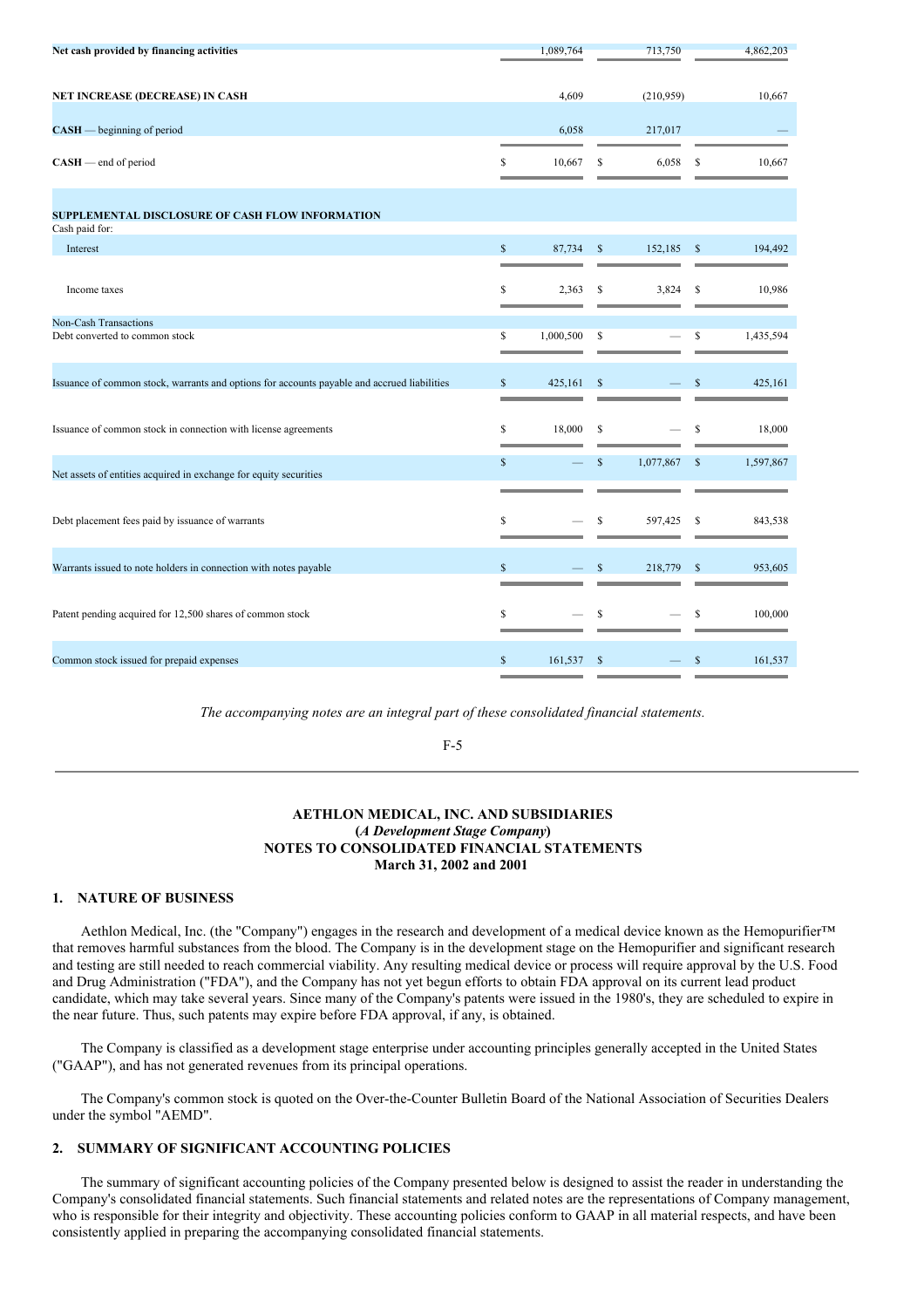## *Principles of Consolidation*

The accompanying consolidated financial statements include the accounts of Aethlon Medical, Inc. and its legal wholly-owned subsidiaries Aethlon, Inc., Hemex, Inc. and Cell Activation, Inc. ("Cell") (collectively hereinafter referred to as the "Company"). All significant intercompany balances and transactions have been eliminated in consolidation.

# *Use of Estimates*

Management uses estimates and assumptions in preparing financial statements in accordance with GAAP. Such estimates and assumptions affect the reported amounts of certain assets and liabilities, disclosures relating to any contingent assets and liabilities, and the reported amounts of certain expenses. Significant estimates include the estimated useful life of the employment contract, realization of long lived asstes, valuation allowance of deferred taxes and valuation of certain equity instruments. Actual results could vary from the estimates used to prepare the accompanying consolidated financial statements.

#### *Fair Value of Financial Instruments*

Statement of Financial Accounting Standards No. 107, "*Disclosures about Fair Value of Financial Instruments*", requires the disclosure of the fair value, if reasonably obtainable, of the Company's financial instruments. Management believes that the carrying amounts of the Company's financial instruments including its accounts receivable, accounts payable and accrued liabilities, notes payable and convertible notes payable approximate their fair value at March 31, 2002 and 2001. It is not

F-6

practical to estimate the fair value of amounts due to related parties based on their related party nature.

#### *Concentrations*

Financial instruments that may subject the Company to credit risk principally consist of uninsured cash-in-bank balances. The Company currently maintains substantially all of its cash with two major financial institutions. At times, cash balances may be in excess of the amounts insured by the Federal Deposit Insurance Corporation.

# *Furniture and Equipment*

Furniture and equipment are stated at cost. Major renewals and improvements are capitalized, while replacements, maintenance and repairs that do not significantly improve or extend the useful life of the asset are expensed when incurred.

Furniture and equipment are depreciated using the straight-line method over their estimated useful lives ranging from three to five years. Accumulated depreciation and amortization approximated \$166,000 and \$143,000 at March 31, 2002 and 2001, respectively.

### *Patents and Patents Pending*

The Company capitalizes the cost of patents and patents pending (some of which were acquired in the purchase of Cell; see Note 4) and amortizes such costs over the shorter of the remaining legal life or their estimated economic life, upon issuance of the patent. Patents pending approximated \$431,000 and \$479,000 at March 31, 2002 and 2001, respectively, of which \$245,000 and \$310,000 at March 31, 2002 and 2001, respectively, were acquired in the purchase of Cell. The unamortized cost of patents and patents pending is written off when management determines there is no future benefit. Capitalized patent costs in the amount of approximately \$5,000 were written off during the year ended March 31, 2002. No patent costs were written off during the year ended March 31, 2001. Accumulated amortization of patents approximated \$63,000 and \$51,000 at March 31, 2002 and 2001, respectively. Patents include both foreign and domestic patents and patents pending.

# *Goodwill*

Management determined that the goodwill acquired in the purchase of Cell (see Note 4) was fully impaired at March 31, 2001 because the Company has temporarily suspended the use of certain technology acquired from Cell. Accordingly, management recorded an impairment expense of approximately \$900,000 during the fourth quarter of the year ended March 31, 2001. Prior to such impairment, goodwill was amortized using the straight-line method over 10 years.

# *Impairment of Long-Lived Assets*

The Company reviews the carrying values of its long-lived and identifiable intangible assets for possible impairment whenever events or changes in circumstance indicate that the carrying amount of the assets may not be recoverable. If the cost basis of a long-lived asset is greater than the projected future undiscounted net cash flows from such asset (excluding interest), an impairment loss is recognized. Impairment losses are calculated as the difference between the cost basis of an asset and its estimated fair value. Any long-lived assets held for disposal are reported at the lower of their carrying amounts or estimated fair values less costs to sell. No impairment charges were recorded during the year ended March 31, 2002. Other than the impairment of goodwill mentioned above, no impairment charges were recorded during the year ended March 31, 2001. The Company's long-lived assets are stated at cost less accumulated depreciation and amortization.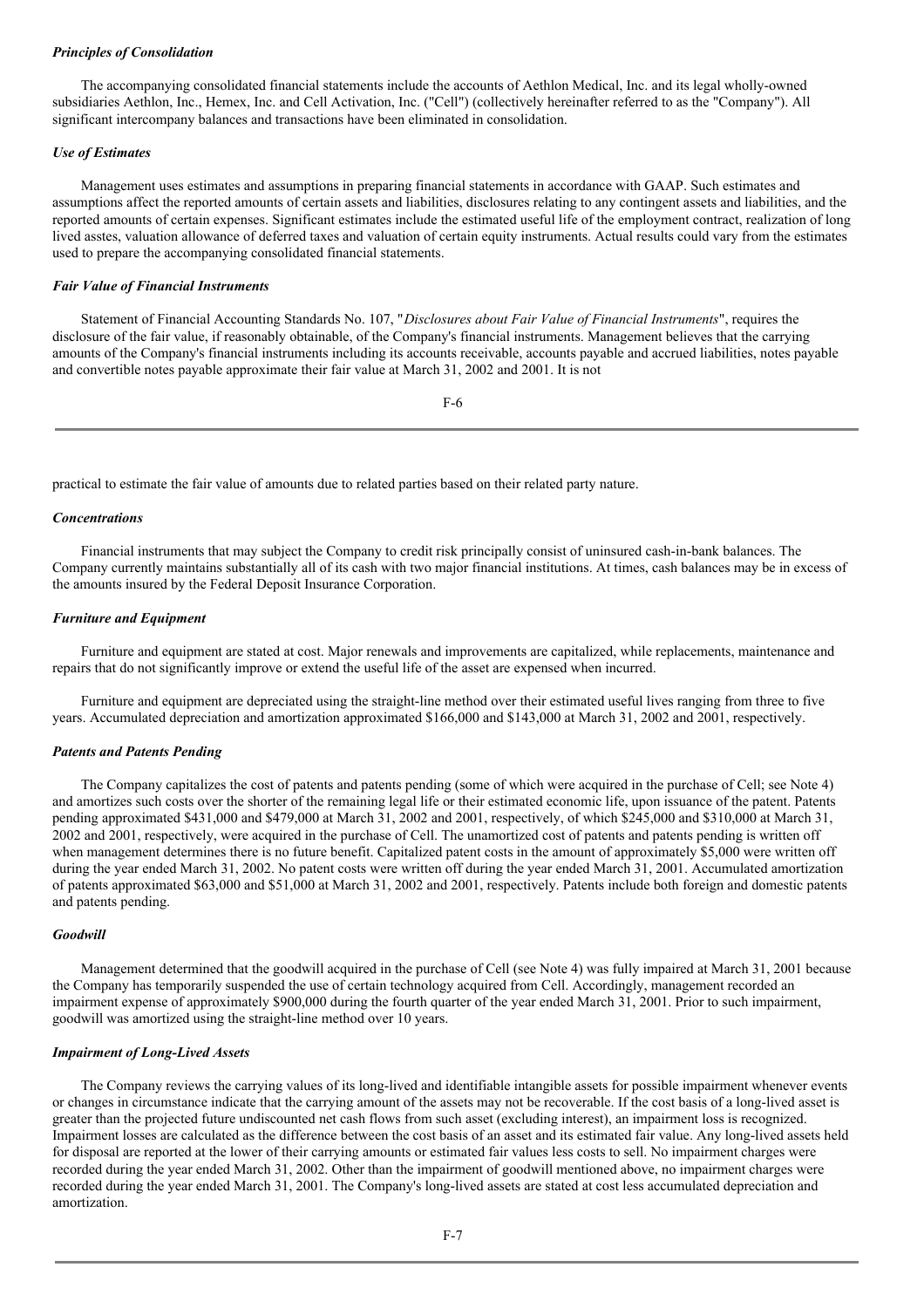### *Deferred Financing Costs*

The Company incurred warrant costs in connection with the issuance of the debt discussed in Notes 6 and 7. Such costs, incurred during the year ended March 31, 2001 approximated \$805,000 and are amortized using the effective-yield method over the life of the related debt, ranging from one to two years. No such costs were incurred during the year ended March 31, 2002. At March 31, 2002, such debt was either past due or payable in the short term. Since it was more likely than not that the outstanding debt was not to be paid by the due date, the Company wrote off all remaining deferred financing costs associated with such debt. The write-off approximated \$93,000 during the year ended March 31, 2002 and is included in interest and other debt expenses in the Company's consolidated statements of operations. Accumulated amortization of deferred financing costs at March 31, 2001 approximated \$483,000.

#### *Stock Purchase Warrants Issued with Notes Payable*

The Company granted warrants in connection with the issuance of certain notes payable (see Note 6). Under Accounting Principles Board Opinion No. 14 ("APB 14"), "*Accounting for Convertible Debt and Debt Issued with Stock Purchase Warrants"*, the estimated value of such warrants represents a discount from the face amount of the notes payable. Accordingly, the relative estimated fair value of the warrants has been recorded in the financial statements as a discount from the face amount of the notes. The discount was amortized using the effective yield method over the respective lives of the related notes payable of one year. The discount was fully amortized at March 31, 2002 and approximated \$54,000 at March 31, 2001.

## *Beneficial Conversion Feature of Convertible Notes Payable*

The convertible feature of certain notes payable (see Note 7) provides for a rate of conversion that is below market value. Such feature is normally characterized as a "*beneficial conversion feature*". Pursuant to Emerging Issues Task Force Issue No. 98-5 ("EITF 98-5"), "Accounting for Convertible Securities with Beneficial Conversion Features or Contingently Adjustable Conversion Ratios" and Emerging Issues Task Force Issue No. 00-27, "*Application of EITF Issue No. 98-5 to Certain Convertible Instruments*", the Company has determined the value of such beneficial conversion feature ("BCF") to be approximately \$150,000 and \$128,000, for the 8% Convertible Notes and 10% Convertible Notes, respectively. Accordingly, the relative fair value of the BCF has been recorded in the financial statements as a discount from the face amount of the notes. Such discount was expensed as interest upon issuance of the notes because the notes were convertible upon issuance.

See Notes 5 and 7 for additional BCF matters.

#### *Stock-Based Compensation*

The Company has implemented the disclosure-only provisions of Statement of Financial Accounting Standards No. 123 ("SFAS 123"), "*Accounting for Stock-Based Compensation*," and measures compensation expense for its stock-based compensation awards to employees and directors using the intrinsic value method of accounting prescribed by Accounting Principles Board Opinion No. 25 ("APB 25"), "*Accounting for Stock Issued to Employees*." The Company accounts for stock options and similar equity instruments issued to outside consultants using the fair value method of accounting prescribed by SFAS 123. See Notes 7, 9 and 10 for additional information.

In March 2000, the Financial Accounting Standards Board ("FASB") issued Interpretation No. 44 ("FIN 44"), "*Accounting for Certain Transactions Involving Stock Compensation,*" an interpretation of APB 25. FIN 44 clarifies the application of APB 25 for (a) the definition of employee for purposes of applying APB 25, (b) the criteria for determining whether a plan qualifies as a non-compensatory plan, (c) the accounting consequence for various modifications to the terms of a previously fixed stock option

| ×<br>i<br>M.<br>۰. |  |
|--------------------|--|
|--------------------|--|

or award, and (d) the accounting for an exchange of stock compensation awards in a business combination. FIN 44 is effective July 1, 2000, but certain provisions cover specific events that occur after either December 15, 1998, or January 12, 2000.

## *Research and Development Expenses*

The Company incurred approximately \$337,000 and \$530,000 of research and development expenses during the years ended March 31, 2002 and 2001, respectively, which are included in operating expenses in the consolidated statements of operations.

#### *Income Taxes*

Using the liability method required by Statement of Financial Accounting Standards No. 109, "*Accounting for Income Taxes*," the estimated tax effects of temporary differences between financial and income tax reporting are recorded in the period in which the events occur. Such differences between the financial and tax bases of assets and liabilities result in future tax deductions or taxable income (see Note 11).

Deferred income taxes reflect the net tax effects of (a) temporary differences between the carrying amounts of assets and liabilities for financial reporting purposes and the amounts reported for income tax purposes, and (b) tax operating loss carryforwards. The Company records a valuation allowance for deferred income tax assets when, based on management's best estimate of taxable income in the foreseeable future, it is more likely than not that some portion of the deferred income tax assets may not be realized.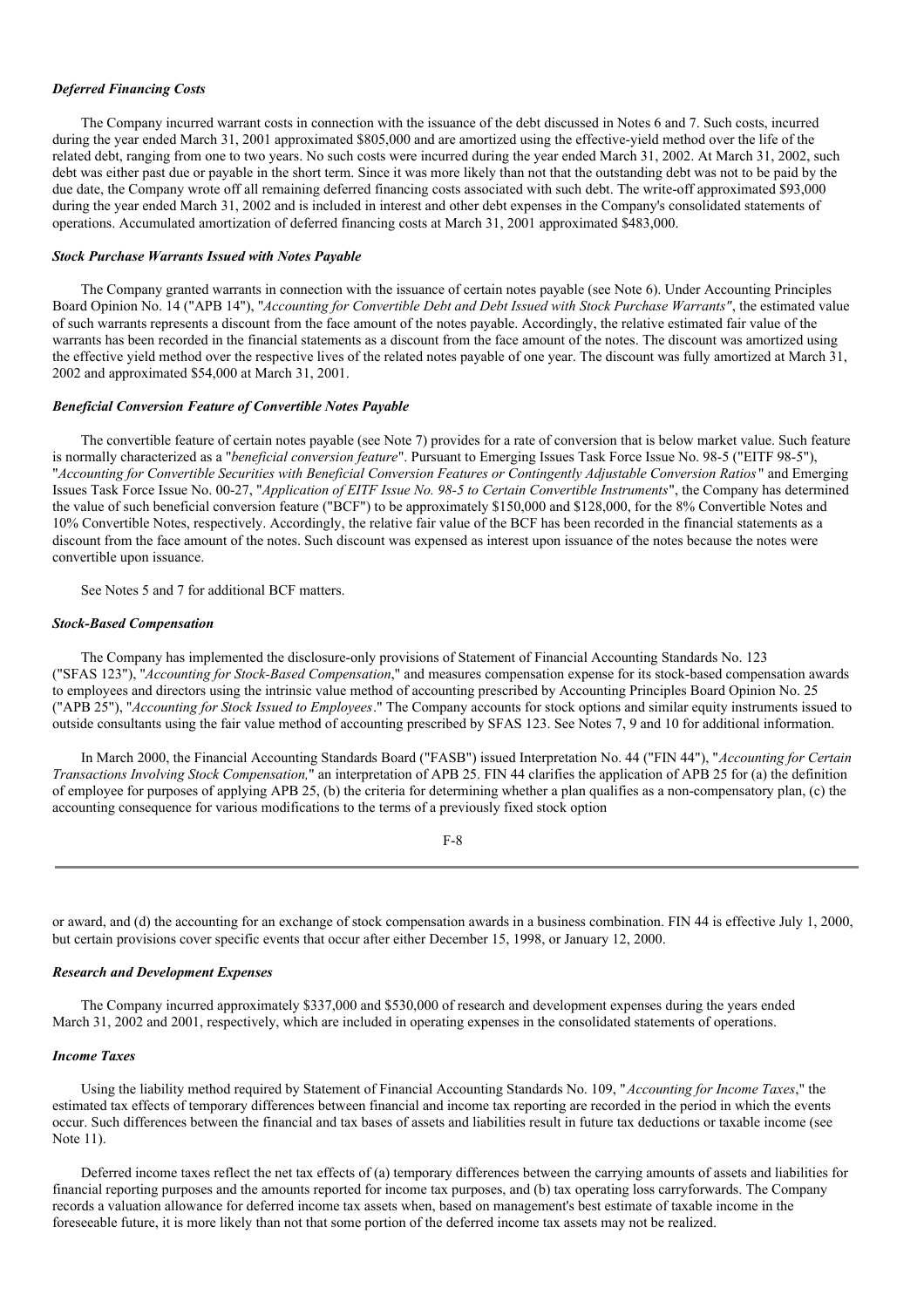## *Loss per Common Share*

Loss per common share is based on the weighted average number of shares of common stock and potential common stock outstanding during the year in accordance with Statement of Financial Accounting Standards No. 128, *"Earnings per Share."*

Securities that could potentially dilute basic loss per share (prior to their conversion, exercise or redemption) were not included in the diluted-loss-per-share computation because their effect is anti-dilutive. The total potential common shares that have not been included in such computation (see Notes 7, 9 and 10) approximated 3,500,000 and 2,000,000 at March 31, 2002 and 2001, respectively.

## *Segment Reporting*

The Company has adopted Statement of Financial Accounting Standards No. 131 ("SFAS 131"), "*Disclosures about Segments of an Enterprise and Related Information*". SFAS 131 establishes standards for the way public companies report information about operating segments and related disclosures about products and services, geographic areas and major customers in annual financial statements. The Company operates entirely in one business segment in the United States.

# *Recent Accounting Pronouncements*

Effective April 1, 2001, the Company adopted Statement of Financial Accounting Standards No. 133, "*Accounting for Derivative Instruments and Hedging Activities*" ("SFAS 133"), as amended. Since the Company does not presently engage in activities covered by SFAS 133, there was no significant effect on the Company's consolidated financial statements for the year ended March 31, 2002.

In July 2001, the FASB issued Statements No. 141, "*Business Combinations*" ("SFAS 141") and No. 142 "Goodwill and Other Intangible Assets" ("SFAS 142"). SFAS 141 is effective for fiscal years beginning after June 30, 2001 and requires that all business combinations be accounted for by the

F-9

purchase method. SFAS 142 is effective for fiscal years beginning after December 15, 2001 and provides that all existing and newly acquired goodwill and certain intangible assets will no longer be amortized but will be tested for impairment at least annually and written down only when impaired. Additionally, the FASB has recently issued Statements No. 143, "*Accounting for Asset Retirement Obligations*" ("SFAS 143") and No. 144, "*Accounting for the Impairment or Disposal of Long-Lived Assets* " ("SFAS 144"). SFAS 143 addresses financial accounting and reporting for obligations associated with the retirement of tangible long-lived assets and the associated asset retirement costs, and is effective for financial statements issued for fiscal years beginning after June 15, 2002. SFAS 144 is effective for financial statements issued for fiscal years beginning after December 15, 2001. Management does not expect that the requirements of such pronouncements will have a significant impact on the Company's future financial statements.

## *Reclassifications*

Certain reclassifications have been made to the 2001 financial statement presentation to correspond to the 2002 format.

# **3. EMPLOYMENT CONTRACT**

On January 10, 2000, the Company completed the acquisition of the assets of Syngen Research, Inc. ("Syngen"). In accordance with the purchase agreement, the Company issued 65,000 shares of restricted common stock in exchange for all of the outstanding common shares of Syngen. The transaction was intended to qualify as a tax-free purchase under Section 368 (a)(1)(b) of the 1986 Internal Revenue Code, as amended. Since Syngen had no significant assets, liabilities or operations, the Company has accounted for the transaction as an asset purchase for the employment of Syngen's sole shareholder, Dr. Richard Tullis, and not as a business combination. Dr. Tullis, as part of the transaction executed a two-year employment contract with the Company to perform research. Such employment contract is amortized over four years on a straight-line basis because management believes that more likely than not the employment agreement will be extended beyond its expiration date of January 9, 2003. The compensation under such agreement was modified in June 2001 from \$80,000 to \$150,000 per year. Under the terms of the agreement, if Dr. Tullis is terminated, he will receive a salary continuation payment in the amount of at least twelve months' base salary.

The Company recorded approximately \$520,000 for the employment contract based on the fair value of the Company's 65,000 shares of restricted common stock issued in the transaction. Such value has been estimated at approximately \$8.00 per share.

Accumulated amortization of such employment contract approximated \$286,000 and \$117,000 at March 31, 2002 and 2001, respectively.

# **4. ACQUISITION OF CELL ACTIVATION, INC.**

On April 6, 2000, the Company completed the acquisition of Cell. In accordance with the purchase agreement, the Company issued 99,152 shares of restricted common stock and 50,848 options to purchase common stock (see Note 10) in exchange for all of the outstanding common stock and options to purchase common stock of Cell. The transaction was intended to qualify as a tax-free purchase under Section 368 (a)(1)(B) of the 1986 Internal Revenue Code, as amended. After the transaction, Cell became a wholly-owned subsidiary of the Company.

The Company has accounted for the acquisition of Cell using the purchase method of accounting. The total purchase consideration of approximately \$1,100,000 was allocated as follows based on the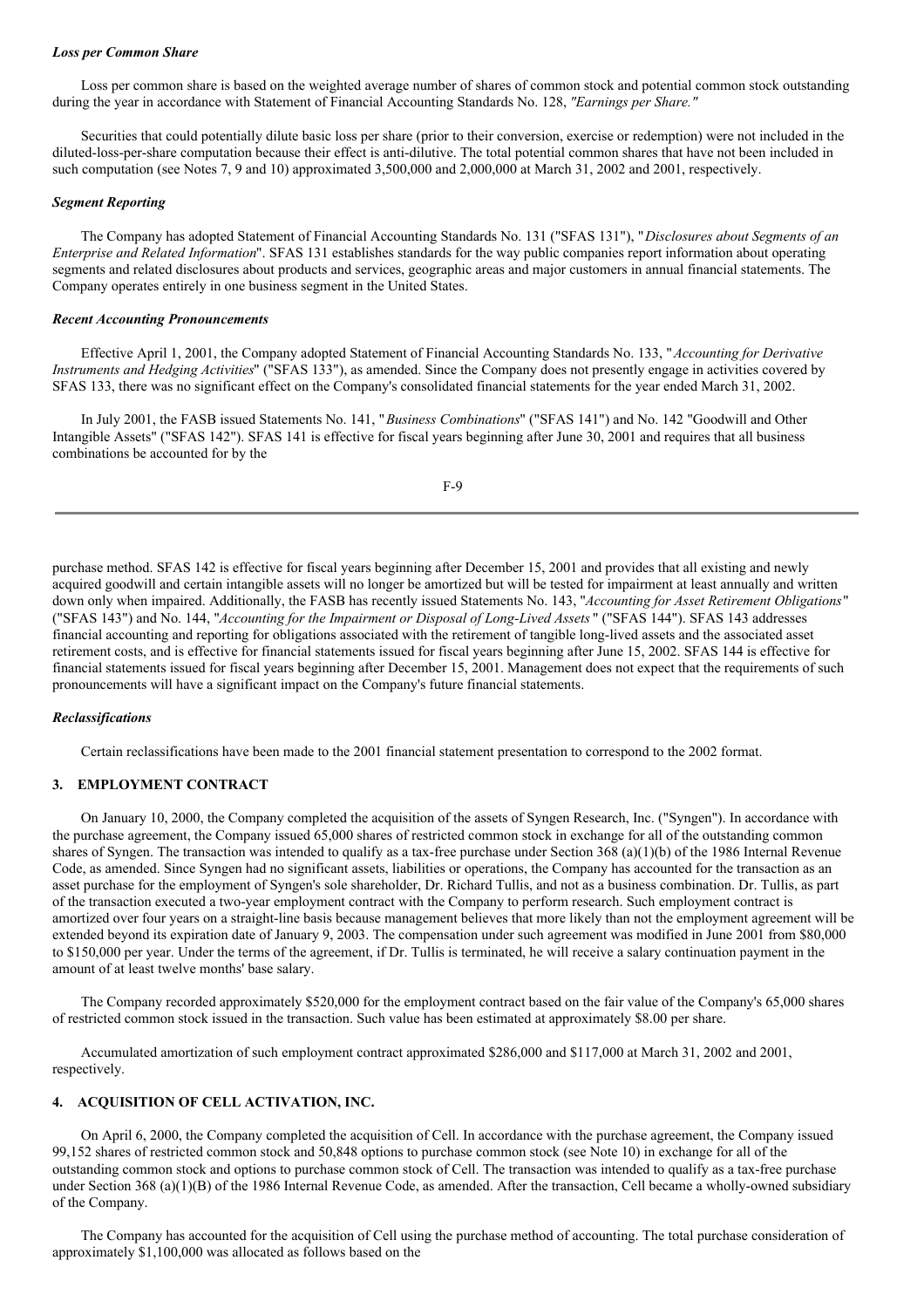| Goodwill (fully impaired at March 31, 2001) | S  | 997,000   |
|---------------------------------------------|----|-----------|
| Patents and patents pending                 |    | 202,000   |
| Other assets                                |    | 5,000     |
| Liabilities                                 |    | (126,000) |
|                                             |    |           |
|                                             | -S | 1,078,000 |
|                                             |    |           |

estimated fair value of the net assets acquired as partially determined by an independent third-party valuation:

The purchase price allocation set forth above is also based on an independent third-party valuation of the estimated fair value of the Company's restricted common stock issued in the acquisition. Such value has been estimated at approximately \$7.20 per share, aggregating approximately \$714,000, considering restrictions on the sale of such stock. The estimated fair value of the options granted in connection with the Cell acquisition were valued at approximately \$354,000 using the Black-Scholes option pricing model, considering restrictions on the sale of underlying restricted common stock. The Company also incurred acquisition costs of approximately \$10,000.

There are certain restrictions on the unregistered public sale or other transfer of the Company's common stock and stock options issued in the acquisitions of Cell and the employment contract with Dr. Tullis. Such stock, generally referred to as "Rule 144 stock," was not registered under the Securities Act of 1933, as amended (the "Act"), in reliance upon an exemption from its registration requirements. Such restrictions generally begin to phase out after a one-year holding period.

The Company is currently in negotiations with independent third parties to purchase the remaining interests in certain patents acquired in connection with the Cell acquisition, where Cell did not own a 100% interest.

## *Pro Forma Information*

The pro forma information as though the Cell acquisition occurred on April 1, 2000 is not considered material to the accompanying financial statements.

# **5. DEBT-TO-EQUITY CONVERSION PROGRAM**

In March 2002, the Company extended an offer to certain note holders and vendors to convert past due amounts into restricted common stock and warrants to purchase common stock of the Company. The offer entails the conversion of liabilities at a conversion of one share and one-half of a warrant for every \$1.25 converted. The warrants have an exercise price of \$2.00 per share and expire three years from the date of issuance.

During the year ended March 31, 2002, note holders and vendors representing liabilities in the aggregate amount of approximately \$1,020,000 converted their debt in exchange for 816,359 shares of Common Stock and 408,180 warrants to purchase common stock. Such warrants were valued using the Black-Scholes option pricing model at approximately \$339,000. Since the warrant conversion rate was below estimated market value, BCF approximating \$265,000 was recorded during the year ended March 31, 2002.

# **6. NOTES PAYABLE**

#### *12% Notes*

During the years ended March 31, 2001 and 2000, the Company entered into arrangements for the issuance of \$1,365,000 of debt from private placement offerings (the "12% Notes"). The 12% Notes bear interest at 12% per annum, interest payable quarterly, mature one year from the date of issuance,

and carry detachable warrants (see below). At March 31, 2002, all outstanding 12% Notes had matured, and interest on such notes for periods after maturity is accruing at the annual rate of 15%.

In connection with the above issuance of notes payable, the Company issued 682,500 warrants to purchase common stock to the note holders at the rate of one warrant for every \$2.00 of debt. Such warrants have an exercise price of \$5.00 per share, expire five years from the date of issuance, and were exercisable upon issuance. Such warrants were valued using the Black-Scholes option pricing model at approximately \$955,000 and represented a discount from the face amount of the notes payable.

Also, in connection with the above issuance of notes payable, the Company paid commissions to promoters in the form of cash and warrants. During the years ended March 31, 2001 and 2000, the Company paid such promoters cash approximating \$35,000 and \$115,000, respectively, and issued 15,625 and 50,875 warrants, respectively, to purchase Company common stock. Such warrants have the same terms as described above and were valued using the Black-Scholes option pricing model at approximately \$300,000 and were included as deferred financing costs.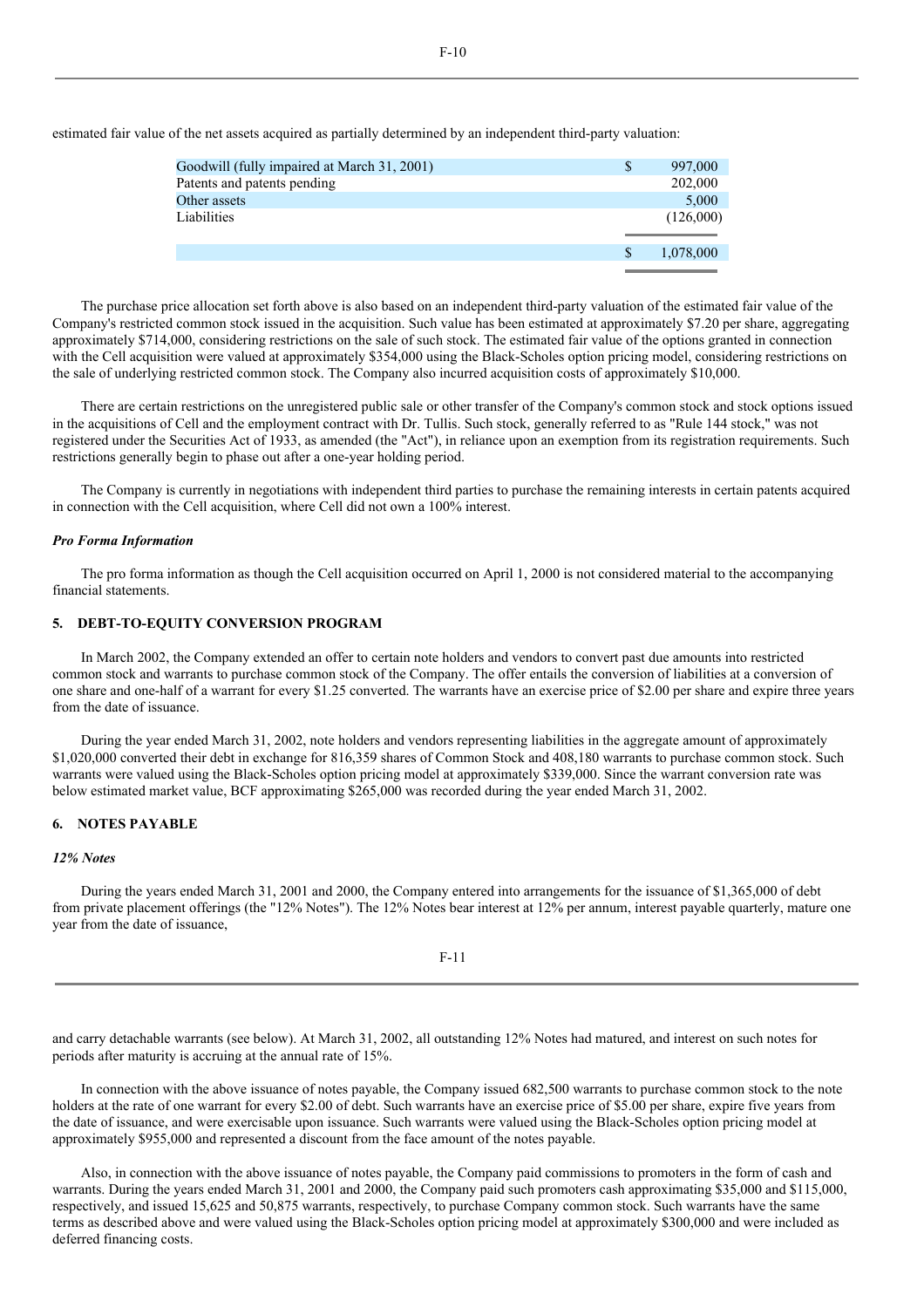In January 2002, the Company issued 335,000 warrants to purchase common stock in exchange for an additional ninety days to become compliant with all past due interest payments. The warrants have an exercise price of \$2.00 per share, vest immediately, and expire twelve months from the date of issuance. Such warrants were valued using the Black-Scholes option pricing model at approximately \$118,000, and were recorded as interest and other debt expenses.

All of the 12% Notes were past due and in default at March 31, 2002 and bear interest at 15% per annum until paid.

#### *6.75% Promissory Note*

On March 18, 2002, the Company issued a promissory note to a stockholder in the amount of \$50,000, bearing interest at 6.75% per annum and maturing on May 17, 2002. Such note was past due and in default as of July 12, 2002.

The Company is currently seeking other financing arrangements to retire all past due notes.

# **7. CONVERTIBLE NOTES PAYABLE**

## *8% Convertible Notes*

In November 2000, the Company issued convertible notes payable ("8% Convertible Notes") totaling \$395,000, bearing interest at 8% per annum, with principal and accrued interest due on November 1, 2002. The 8% Convertible Notes require no payment of principal or interest during the term and may be converted to common stock of the Company at any time at the option of the holder. The number of common shares issuable upon conversion is equal to the total principal and unpaid interest as of the date of conversion, divided by the conversion price. The conversion price per share was changed effective August 31, 2001 to the lesser of (a) 80% of the closing market price for the common stock; or (b) 70% of the average of the three lowest closing market prices for the common stock for the 10 trading days prior to conversion. Such change resulted in additional BCF approximating \$57,000 during the year ended March 31, 2002.

During fiscal year 2002, the holder converted principal and accrued interest of approximately \$49,000 into 40,267 shares of common stock, leaving the principal of \$350,000 and interest thereon due and outstanding. The average conversion price was approximately \$1.22 per share.

In connection with the issuance of the 8% Convertible Notes, the Company paid approximately \$60,000 in cash and issued 128,925 warrants to purchase Company common stock to a promoter. Such warrants expire in November 2005 and February 2006, and were exercisable upon issuance. Such warrants now have exercise prices between \$2.48 and \$2.50 per share (see below), expire in November 2005, and were exercisable upon issuance. Such warrants were valued using the Black-Scholes option pricing model at approximately \$300,000 and were included as deferred financing costs.

The 8% Convertible Notes required the Company to file an effective registration statement by February 2001. The Company filed Form SB-2 with the Securities and Exchange Commission in December 2000; however, such registration statement was never declared effective. Management intends to file a new registration statement when cash becomes available to fund registration expenses.

In exchange for a waiver of the requirement to file an effective registration statement through January 2002, the Company issued 70,586 shares of common stock to the holder of the 8% Convertible Notes and agreed to reduce the exercise price of 119,048 warrants from \$3.575 to \$2.50 per share. The adjustment recorded by the Company at March 31, 2002 to account for the reduction of the warrant's exercise price is not material to the accompanying financial statements. The Company may incur additional charges in exchange for further waivers through the date of an effective registration statement.

## *10% Convertible Notes*

During September through November 2001, the Company issued convertible notes payable ("10% Convertible Notes") in the amount of \$128,000 to various investors, bearing interest at 10% per annum, with principal and accrued interest due six months from the date of issuance. The 10% Convertible Notes require no payment of principal or interest during the term and may be converted to common stock of the Company at the conversion price of \$1.25 per share at any time at the option of the holder. As of March 31, 2002, investors representing notes in the amount of \$113,000 converted their notes and accrued interest into 93,898 shares of common stock, leaving \$15,000 and interest thereon due and outstanding.

F-13

#### **8. STOCK TRANSACTIONS**

#### *Common Stock Subscription Agreement*

On March 9, 2001, the Company entered into an agreement with an investor whereby the Company agreed to sell 950,000 shares of its restricted common stock, with a minimum subscription of 800,000 shares at \$1.00 per share to such investor on certain dates. The March 9, 2001 closing market price of the Company's common stock was \$2.50 per share. During March 2001, the Company issued 100,000 shares of common stock in exchange for \$100,000 in cash under such agreement. During the year ended March 31, 2002, the Company issued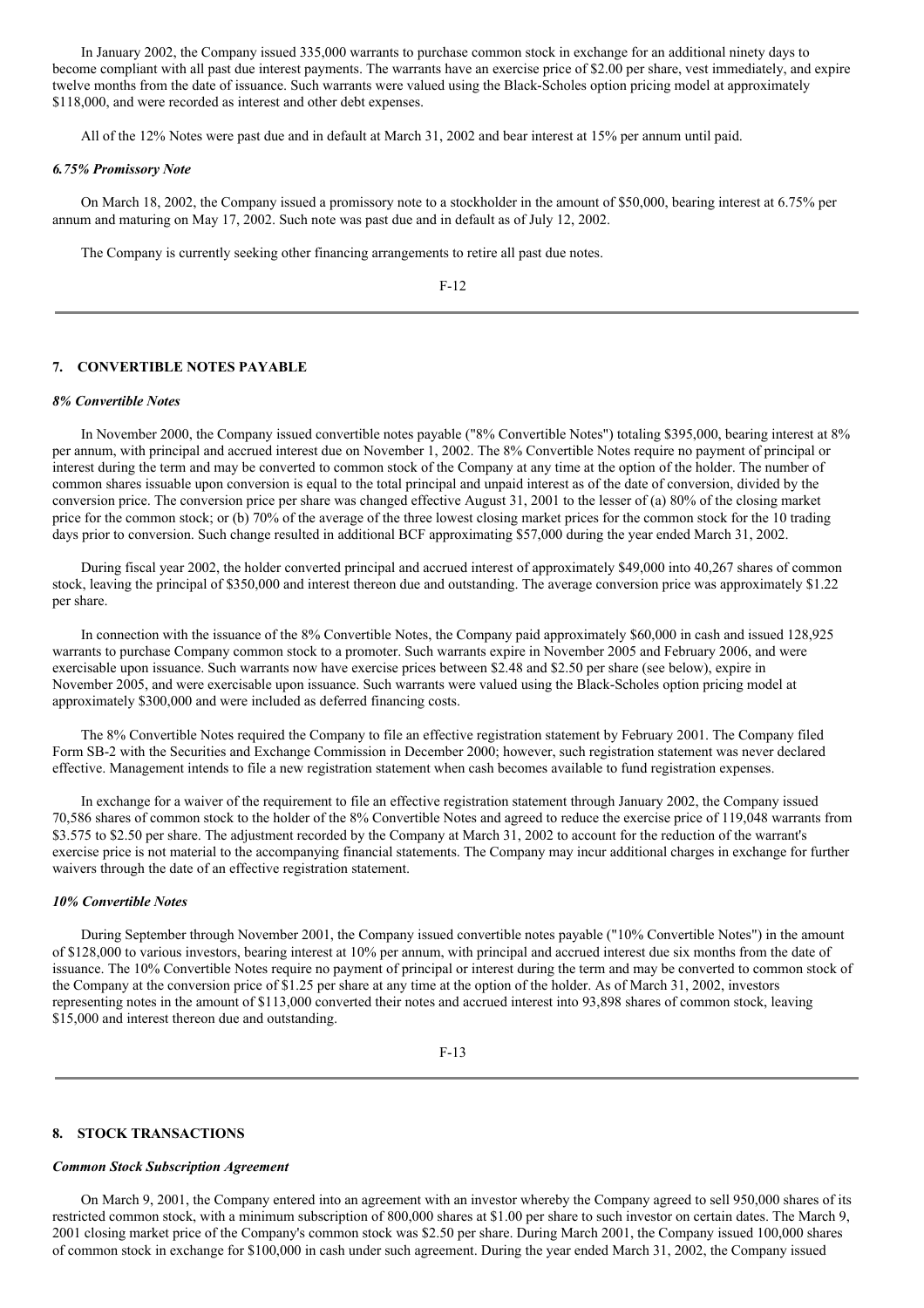747,471 shares of common stock to the investors in exchange for approximately \$712,000 in cash, net of issuance costs of approximately \$44,000 under this agreement. No further subscriptions were made under this agreement.

# **9. WARRANTS**

During the years ended March 31, 2002 and 2001, the Company issued 239,000 and 10,000 warrants, respectively, to purchase common stock in exchange for services. Warrants issued during the year ended March 31, 2002 were measured using the Black-Scholes option pricing model or the estimated fair value of the services rendered if deemed more reliably measurable than the Black-Scholes option pricing model for such transactions. Warrants issued during the year ended March 31, 2002 were valued using the Black-Scholes option pricing model at \$118,000, of which \$78,000 were previously recorded as accounts payable and accrued liabilities in fiscal year 2001. Warrants issued during the year ended March 31, 2001 were valued using the Black-Scholes option pricing model at approximately \$23,000.

Other warrant issuances are described in Notes 5, 6 and 7 in the consolidated financial statements.

A summary of the aggregate warrant activity for the years ended March 31, 2002 and 2001 is presented below:

|                                          | 2002      | 2001    |
|------------------------------------------|-----------|---------|
|                                          | 891,675   |         |
| Warrants outstanding — beginning of year |           | 563,575 |
| Warrants issued                          | 982,180   | 328,100 |
| Warrants expired                         |           |         |
| Warrants exercised                       |           |         |
| Warrants outstanding $-$ end of year     | 1,873,855 | 891,675 |
|                                          |           |         |

Warrants issued during the years ended March 31, 2002 and 2001 whose fair value has been estimated using the Black-Scholes stock option pricing model were based on the exercise price per share, the market price of the Company's common stock, and the weighted average assumptions set forth below:

|                         | 2002      | 2001    |
|-------------------------|-----------|---------|
|                         |           |         |
| Expected life           | 2.4 years | 5 years |
| Estimated volatility    | 56%       | 60%     |
| Risk-free interest rate | $3.4\%$   | 6.1%    |
| Dividends               | Zero      | Zero    |

# **10. OPTIONS**

## *Stock Option Plan*

In August 2000, the Company adopted the 2000 Stock Option Plan ("Stock Option Plan"), which was approved by its stockholders in September 2000. The Stock Option Plan provides for the issuance

|--|--|

of up to 500,000 options to purchase shares of common stock. Such options can be incentive options or nonstatutory options, and may be granted to employees, directors and consultants. The Stock Option Plan has limits as to the eligibility of those stockholders who own more than 10% of Company stock, as defined. The options granted pursuant to the Stock Option Plan may have exercise prices of no less than 100% of fair market value of the Company's common stock at the date of grant (incentive options), or no less than 75% of fair market value of such stock at the date of grant (nonstatutory).

During the year ended March 31, 2001, the Company granted 67,000 incentive options to various officers and employees pursuant to the Stock Option Plan to purchase shares of common stock at an exercise price of \$2.56 per share, which equaled the market price of the Company's common stock on the grant date. Such options expire 10 years from the grant date. Of the options granted, 50% generally vest over a two year period and the remaining 50% generally vest over a three year period. Accelerated vesting for approximately 30,000 of the granted options is available based on certain research and development milestones, as defined in the Stock Option Plan. Certain of such options were forfeited during the years ended March 31, 2002 and 2001.

## *Options Issued in Connection with Acquisition of Cell Activation, Inc.*

As further discussed in Note 4, in connection with the acquisition of Cell, the Company issued 50,848 options to purchase common stock at an exercise price of \$0.39 per share and expiring approximately seven years after the date of issuance. Such options had substantially the same terms as those previously issued by Cell to its shareholders prior to the acquisition by the Company.

## *Non-Plan Issuances*

In March 2002, the board of directors authorized the grant of non-qualified stock options to its Chief Executive Officer and Dr. Tullis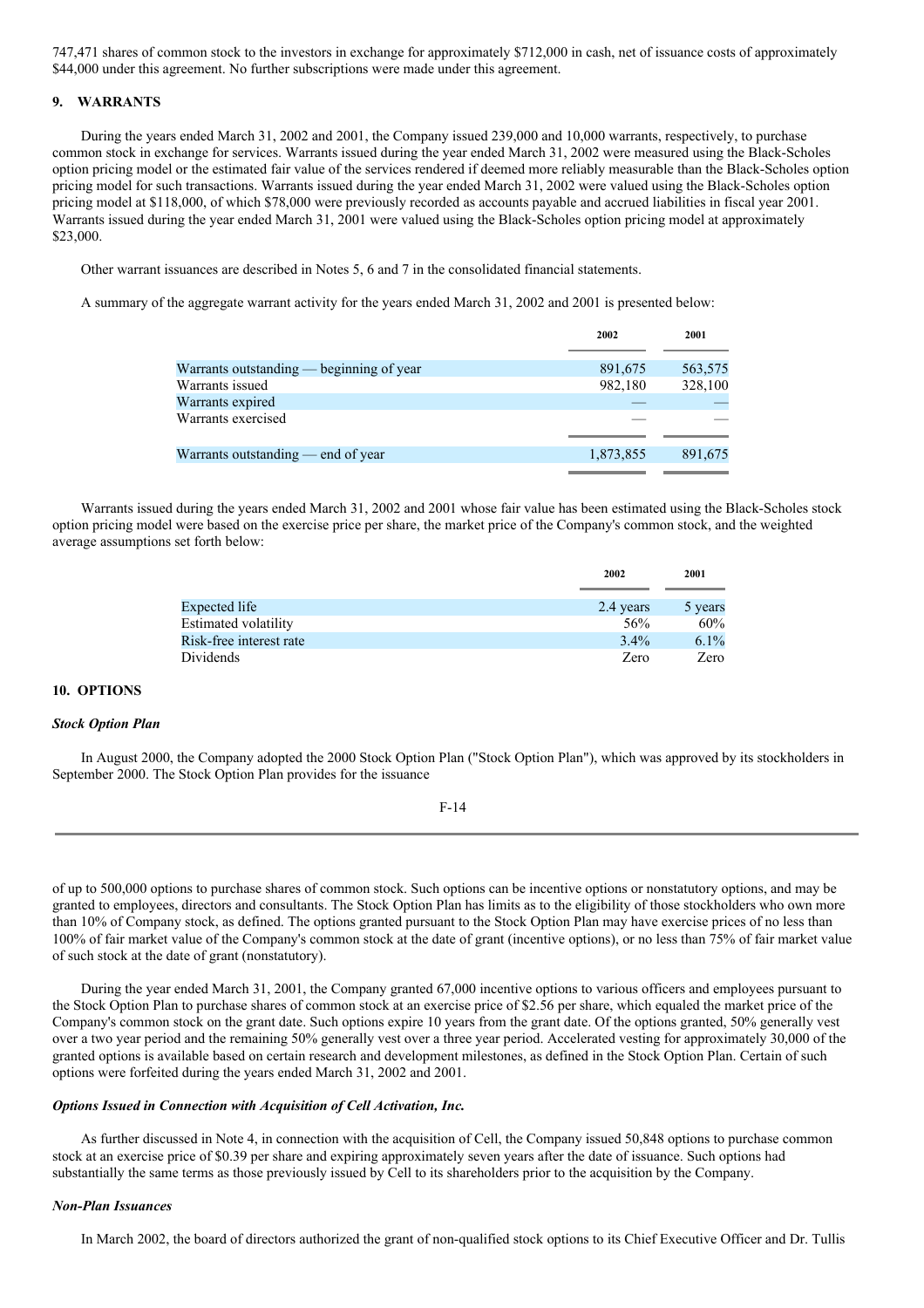to purchase up to 250,000 shares of common stock each, at an exercise price of \$1.90 per share (the fair market value at grant date). Awards are earned upon achievement of certain financial and/or research and development milestones. Should the Company's Chief Executive Officer or Dr. Tullis leave his position with Aethlon Medical for any reason other than "For Cause" (as commonly defined), each will be credited with no fewer than 50,000 option shares for each full year of employment from March 11, 2002. To the extent that such cumulative shares have not then been earned by the achievement of specified milestones, option shares required to make up the difference will be awarded by the Board of Directors.

In January 2002, the Company entered into a consulting agreement under which the consultant was granted an option to purchase up to 400,000 shares of common stock of the Company at the exercise price of \$0.50 per share, expiring in April 2002. On February 12, 2002, the consultant exercised all 400,000 options. Such options were valued at approximately \$562,000, using the Black-Scholes option pricing model and expensed during the year ended March 31, 2002.

In November 2001, the Company issued 11,067 non-statutory options to purchase common stock to certain members of the Company's Board of Directors for their services as directors at exercise prices ranging from \$1.26 per share to \$2.75 per share, expiring five years from the date of issuance and vesting on the grant date. The Company recorded compensation expense under APB 25 of approximately \$7,500 related to such options. Certain of such options were forfeited during the years ended March 31, 2002 and 2001.

In July 2001, the Company granted its Chief Financial Officer non-qualified stock options to purchase up to 150,000 shares of common stock at an exercise price of \$2.25 per share (the fair market value at grant date), which vest ratably over three years. The options expire July 15, 2011.

In October 2000, the Company issued 7,500 non-statutory options to purchase common stock to certain members of the Company's Board of Directors for their services as directors at exercise prices

F-15

ranging from \$3.75 per share to \$5.28 per share, expiring five years from the date of issuance and vesting on the grant date. The Company recorded compensation expense under APB 25 of approximately \$14,000 related to such options. Certain of such options were forfeited during the years ended March 31, 2002 and 2001.

During the year ended March 31, 2001, the Company approved the issuance to its legal counsel of 200,000 options to purchase common stock at an exercise price of \$3.25 per share, expiring approximately five years from date of issuance and vesting upon grant date. Under the terms of the agreement, any proceeds from the sale of common shares obtained through the exercise of such options in excess of the exercise price will be applied to reduce any outstanding fees owed to legal counsel in the future. Since there can be no assurance that there will be outstanding legal fees in the future, management recorded the fair value of the options as an expense of approximately \$480,000, using the Black-Scholes option pricing model. No such options were exercised during the years ended March 31, 2002 and 2001.

During April 1999, the Company granted its then chief executive officer 412,500 options to purchase Company common stock exercisable at \$3 per share, expiring five years from the date of issuance and vesting on the grant date. Such options were accounted for under APB 25, with no resulting expense.

# *Stock Option Activity*

A summary of the aggregate stock option activity for the years ended March 31, 2002 and 2001 is presented below:

|                                                                                                 |     | 2002            | 2001     |
|-------------------------------------------------------------------------------------------------|-----|-----------------|----------|
| Options outstanding — beginning of year                                                         |     | 710,848         | 412,500  |
| Options granted                                                                                 |     | 1,076,067       | 325,348  |
| Options forfeited                                                                               |     | (10, 800)       | (27,000) |
| Options exercised                                                                               |     | (400,000)       |          |
| Options outstanding $-$ end of year                                                             |     | 1,376,115       | 710,848  |
|                                                                                                 |     | 2002            | 2001     |
| Weighted average exercise price of options outstanding at end of year                           | \$. | $1.42 \quad$ \$ | 2.72     |
| Weighted average grant-date fair value of options granted during the year                       | \$. | 1.35S           | 3.15     |
| Exercisable options — end of year                                                               |     | 908,160         | 660,678  |
| Weighted average remaining contractual life of options outstanding at end of year (in<br>years) |     | 5.3             | 6.0      |
|                                                                                                 |     |                 |          |

## *Other Matters*

Options issued during the years ended March 31, 2002 and 2001 that have been measured using the Black-Scholes stock option pricing model were based on the exercise price per share, the market price of the Company's common stock, and the weighted average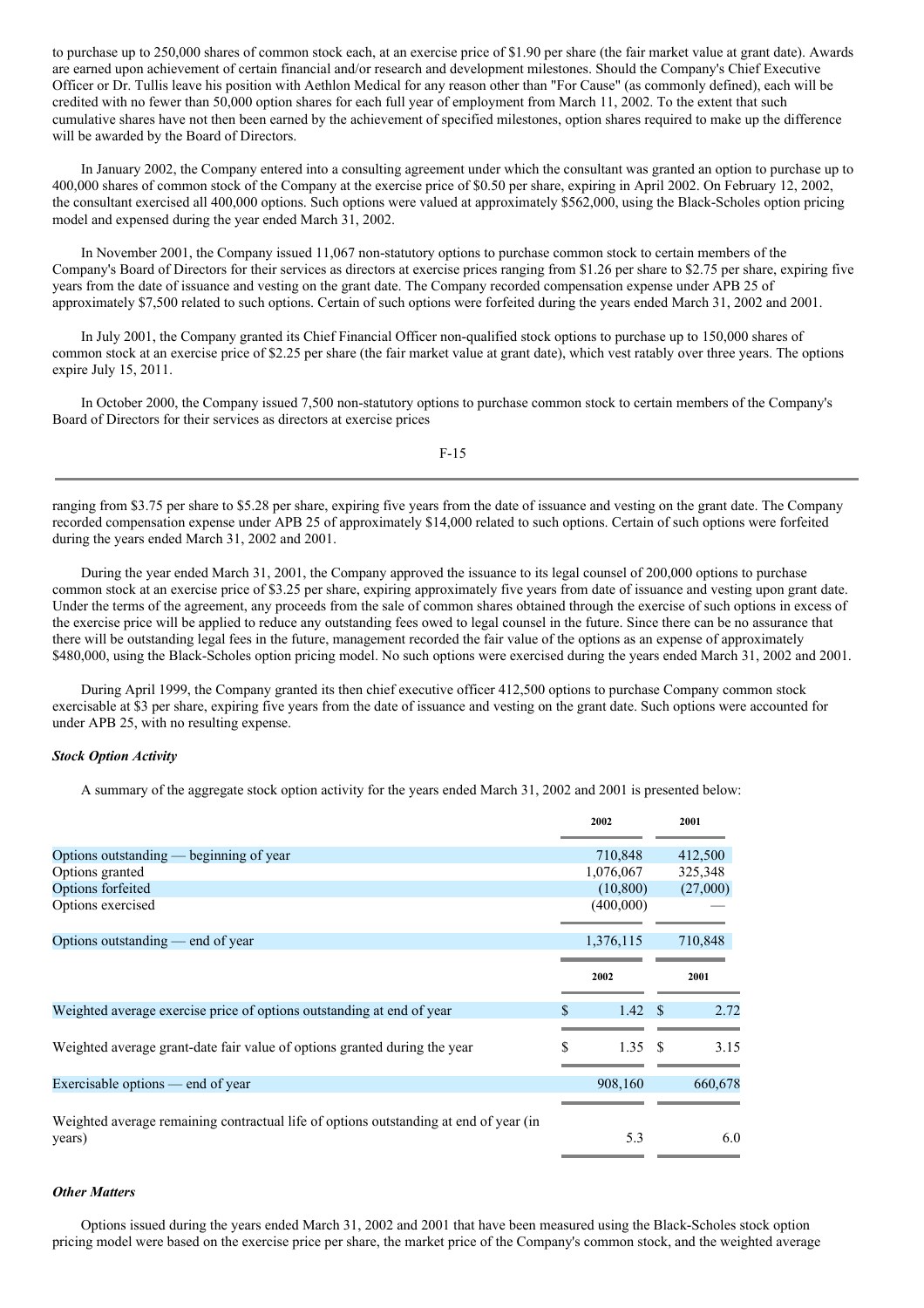|                         | 2002      | 2001      |  |
|-------------------------|-----------|-----------|--|
|                         |           |           |  |
| Expected life           | 4.6 years | 4.7 years |  |
| Estimated volatility    | 58%       | 96%       |  |
| Risk-free interest rate | $3.8\%$   | 5.7%      |  |
| Dividends               | Zero      | Zero      |  |

F-16

## *Stock-Based Compensation and Other Expenses*

As discussed in Note 2, compensatory stock options and similar equity instruments issued to non-employees are accounted for using the fair value method of SFAS 123. The Company recognized compensation expense related to such equity instruments of approximately \$570,000 and \$505,000 for the years ended March 31, 2002 and 2001, respectively. The expenses incurred during the years ended March 31, 2002 and 2001 represent costs associated with services performed by non-employees.

Options granted to employees and directors are accounted for using the intrinsic value method of APB 25. The expense recorded during the years ended March 31, 2002 and 2001 related to such options was not significant. Estimated compensation cost related to such options, had they been accounted for under the fair value method of SFAS 123, would have approximated \$870,000 and \$140,000 for the years ended March 31, 2002 and 2001, respectively. If the fair value method of accounting had been applied to such options, the Company's reported net loss and loss per share would have been as follows for the years ended March 31, 2002 and 2001:

|                                                      |    | (In thousands, except per<br>share data) |              |          |  |
|------------------------------------------------------|----|------------------------------------------|--------------|----------|--|
|                                                      |    | 2002                                     |              | 2001     |  |
| Net loss, as reported                                | \$ | (3,996)                                  | <sup>S</sup> | (4, 423) |  |
| Net loss, pro forma                                  | \$ | $(4,234)$ \$                             |              | (4,611)  |  |
| Basic and diluted loss per common share, as reported | S  | (1.04)                                   | - \$         | (1.59)   |  |
| Basic and diluted loss per common share, pro forma   | S  | $(1.10)$ \$                              |              | (1.66)   |  |
|                                                      |    |                                          |              |          |  |

The above pro forma effects of applying SFAS 123 are not necessarily representative of the impact on the reported net income or loss for future years.

# **11. INCOME TAXES**

The Company has federal and California tax net operating loss carryforwards of approximately \$4,000,000 and \$1,000,0000, respectively, at March 31, 2002. Such loss carryforwards principally expire in 2020, 2021 and 2022 for federal purposes and in 2008 for California purposes. The Company may have tax net operating loss carryforwards in other states. Because the Company no longer operates in such states, the tax net operating loss carryforwards may not be realized.

The Company's deferred tax asset approximated \$3,330,000 and \$2,430,000 at March 31, 2002 and 2001, respectively. Because there is no reasonable assurance that such asset will be realized in future years, the Company has recorded a 100% valuation allowance against this deferred tax asset.

A summary of the deferred tax asset and related valuation allowance for the years ended March 31, 2002 and 2001 follows:

| Balance — March 31, 2000 | S | 1,825,000 |
|--------------------------|---|-----------|
| Deferred benefit         |   | 605,000   |
| Balance — March 31, 2001 |   | 2,430,000 |
| Deferred benefit         |   | 900,000   |
| Balance — March 31, 2002 | S | 3,330,000 |

The components of the deferred tax asset are as follows at March 31, 2002 and 2001: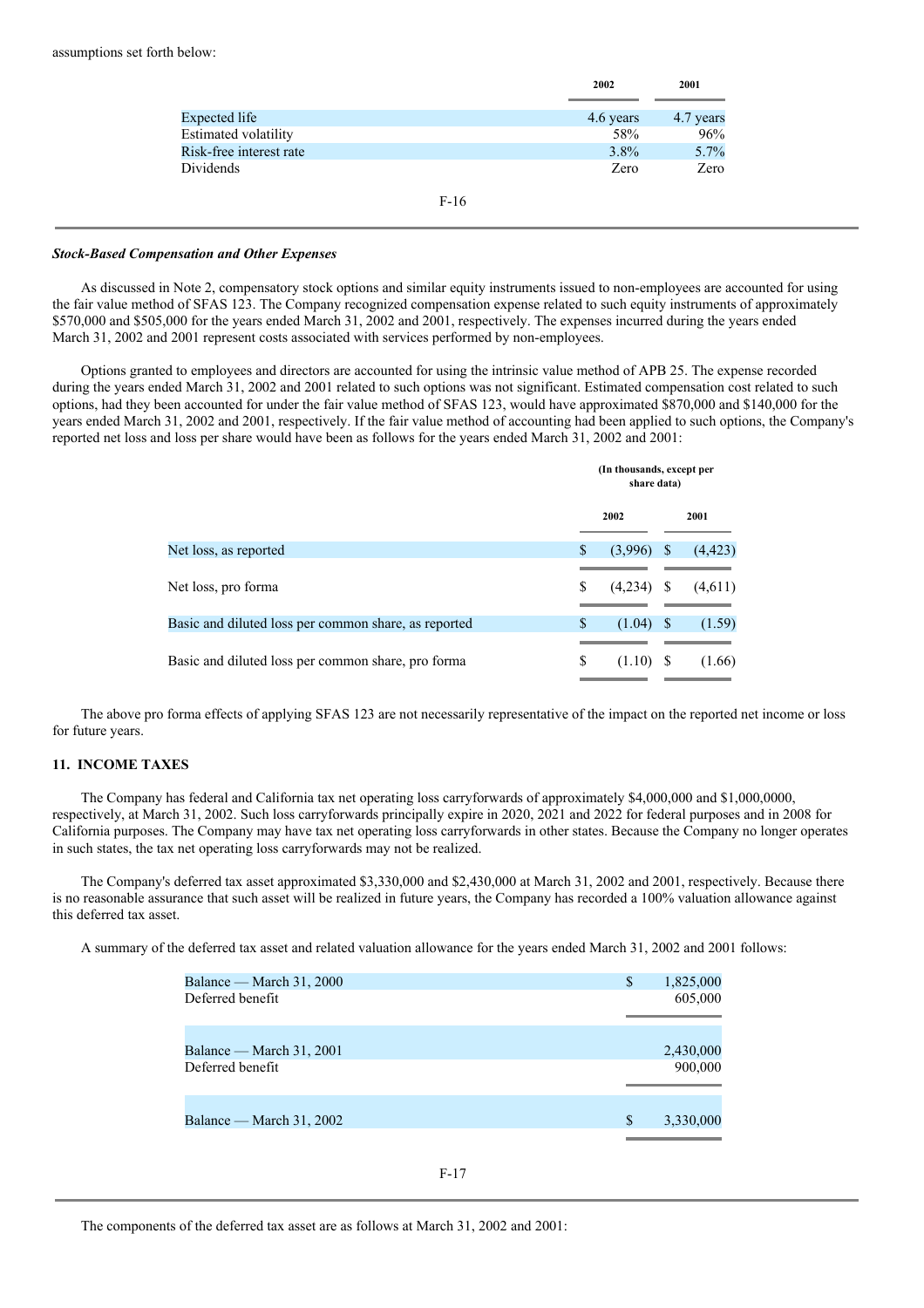|                                                      |    | 2002                     |    | 2001                     |  |
|------------------------------------------------------|----|--------------------------|----|--------------------------|--|
| Tax net operating loss carryforward                  | S  | 1,565,000                | S  | 800,000                  |  |
| Capitalized research and development                 |    | 1,765,000                |    | 1,630,000                |  |
| Gross deferred tax asset<br>Less valuation allowance |    | 3,330,000<br>(3,330,000) |    | 2,430,000<br>(2,430,000) |  |
| Net deferred tax asset                               | \$ |                          | -S |                          |  |
|                                                      |    |                          |    |                          |  |

The income tax benefit, before valuation allowance, for the years ended March 31, 2002 and 2001 differs from the amount that would result from applying the federal statutory rate to the pre-tax loss as follows:

|                                                        | 2002 |           | 2001 |           |
|--------------------------------------------------------|------|-----------|------|-----------|
|                                                        |      |           |      |           |
| Expected tax benefit                                   | S    | 1,360,000 | -S   | 1,500,000 |
| Equity instruments issued for services                 |      | (230,000) |      | (220,000) |
| Interest and debt expenses related to warrants and BCF |      | (360,000) |      | (430,000) |
| Impairment and amortization of goodwill                |      |           |      | (340,000) |
| State income taxes and other                           |      | 130,000   |      | 95,000    |
|                                                        |      |           |      |           |
| Income tax benefit before valuation allowance          | S    | 900,000   | -S   | 605,000   |
|                                                        |      |           |      |           |

The Company's income tax returns for the open years are subject to examination and adjustment by the applicable taxing authorities.

# **12. RELATED PARTY TRANSACTIONS**

## *Due to Related Parties*

Certain officers of the Company and other related parties have advanced the Company funds, agreed to defer compensation or paid expenses on behalf of the Company to cover short-term working capital deficiencies. These non interest-bearing liabilities have been included as due to related parties in the accompanying financial statements.

## *Royalty Agreement*

Effective January 1, 2000, the Company entered into an agreement with a related party under which an invention and related patent rights for a method of removing HIV and other viruses from the blood using the Hemopurifier™ were assigned to the Company by the inventors in exchange for (a) a royalty to be paid on future sales of the patented product or process equal to 8.75% of net sales, as defined and (b) 12,500 shares of the Company's common stock. Upon the issuance of the first United States patent relating to the invention, the Company is obligated to issue an additional 12,500 shares of common stock to the inventors. If the market price of the Company's common stock on the date the patent is issued is below \$8 per share, the number of shares to be issued will be that amount which equates to \$100,000 of market value.

Other related party transactions are disclosed elsewhere in these notes to consolidated financial statements.

F-18

# **13. COMMITMENTS AND CONTINGENCIES**

# *Registration Rights Agreements*

The Company is obligated under various agreements to register its common stock, including the common stock underlying certain warrants and options. The Company is subject to penalties for failure to register such securities, the amount of which could be material to the Company's financial condition, results of operations and cash flows. The Company filed a registration statement on Form SB-2 with the Securities and Exchange Commission in December 2000 to register the necessary securities. However, such registration statement was never declared effective. Management is currently unaware of any potential claims related to the lack of registration and plans to file a revised registration statement as cash to fund registration expenses becomes available. See Note 7 for further information.

#### *Employment Contracts*

In addition to the employment contract discussed in Note 3, the Company entered into employment agreements with its Chief Executive Officer and its Chief Financial Officer effective April 1, 1999 and July 16, 2001, respectively. The agreements, which are cancelable by either party upon sixty days notice, will be in effect until the respective employee retires or ceases to be employed by the Company. The Chairman of the Board and was appointed President and Chief Executive Officer effective June 1, 2001 upon which the base annual salary was increased from \$120,000 to \$180,000. The Chief Financial Officer was employed with a minimum base annual salary of \$130,000. Under the terms of the agreements, if the respective employee is terminated he may become eligible to receive a salary continuation payment in the amount of at least twelve months' base salary.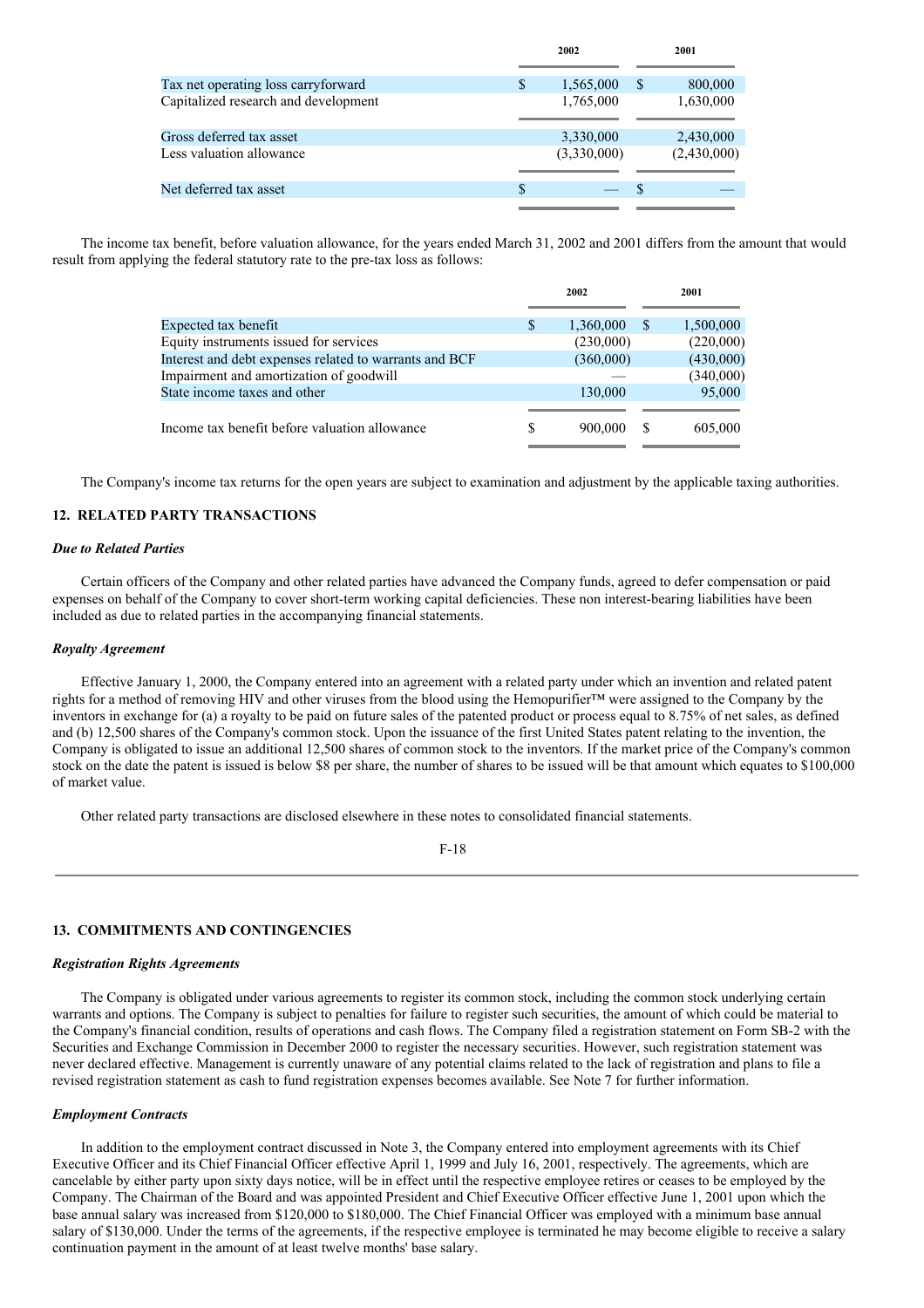## *Other*

The Company rents laboratory space in San Diego, California and office space in La Jolla, California, both on a month-to-month basis for approximately \$5,000 per month. In May 2001, the Company completed transferring all scientific and administrative functions from its New York facility to its California locations.

# **14. GOING CONCERN AND LIQUIDITY CONSIDERATIONS**

The accompanying consolidated financial statements have been prepared on a going concern basis, which contemplates the realization of assets and the satisfaction of liabilities in the ordinary course of business. The Company has experienced a loss of approximately \$13.2 million for the period from January 31, 1984 (Inception) through March 31, 2002. The Company has not generated significant revenue or any profit from operations since inception. A substantial amount of additional capital will be necessary to advance the development of the Company's products to the point at which they may become commercially viable. Such factors indicate that the Company may be unable to continue as a going concern for a reasonable period of time. Management is in discussions with potential investors to pursue additional capital infusions into the Company, which management believes are necessary until such time that revenues are generated to achieve profitability levels.

The consolidated financial statements do not include any adjustments relating to the recoverability of assets that might be necessary should the Company be unable to continue as a going concern. The Company's continuation as a going concern is dependent upon its ability to obtain additional financing to meet its obligations on a timely basis.

F-19

# **15. SUBSEQUENT EVENTS (Unaudited)**

### *Convertible Notes Payable*

On April 18, 2002, the Company issued a convertible note in the amount of \$50,000 to an investor bearing interest at 8% per annum, with principal and interest thereon due July 19, 2002. On May 3, 2002, the Company issued a convertible note in the amount of \$30,000 to an investor bearing interest a 10% per annum, with principal and interest thereon due June 2, 2002, and is now in default.

Both notes may be converted to common stock of the Company at any time at the option of the respective holder. The conversion price is the lower rate of \$1.25 per share or the offering terms set for any private equity offering initiated during the term of these notes.

The Company is seeking other financing arrangements to retire these notes, should the investors choose not to convert.

#### *Other Notes Payable*

On May 31, 2002, the Company issued notes to two investors in the total amount of \$25,000, bearing interest at 10% per annum. Principal and interest thereon became due June 9, 2002 and are now in default. The Company is seeking other financing arrangements to retire these notes.

#### *Debt-to-Equity Conversion Program*

Subsequent to March 31, 2002, approximately \$238,000 in debt was converted into 190,200 shares of common stock and 95,100 warrants.

# **16. SIGNIFICANT 4 th QUARTER ADJUSTMENTS**

The Company's unaudited financial statements included in its previously filed Form 10-QSB for the quarter ended December 31, 2001 did not include an adjustment for additional consideration related to the issuance of common stock to a holder of convertible notes. Had the adjustment been recorded during such period, the Company's net loss for the quarter ended December 31, 2001 would have totaled approximately \$735,000 and basic and diluted loss per common share would have been approximately \$0.20. Subject to discussion with counsel, the Company may amend such filing to revise the financial statements that are materially affected by such matter.

F-20

# QuickLinks

# PART I